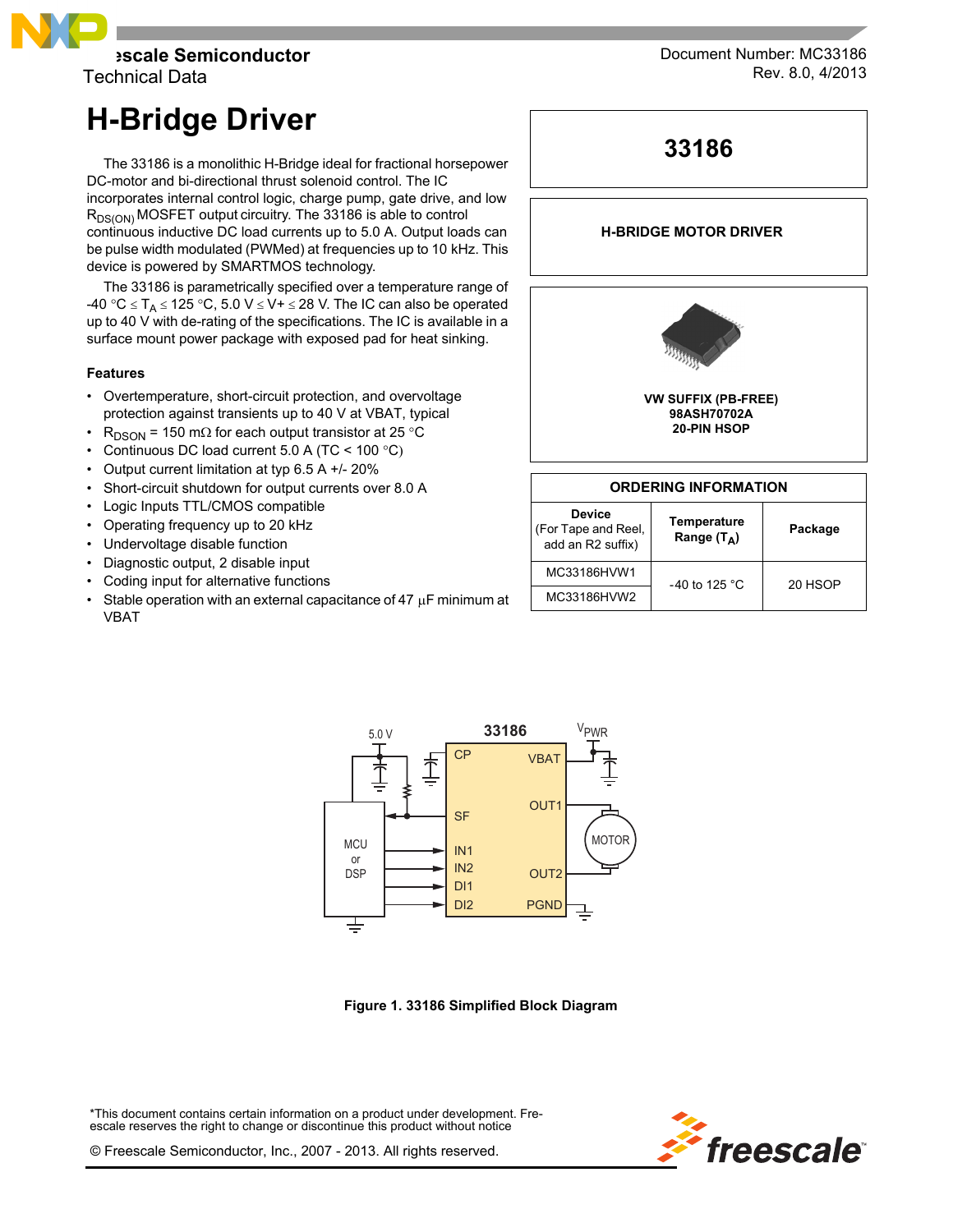



 **Figure 2. 33186 Simplified Internal Block Diagram**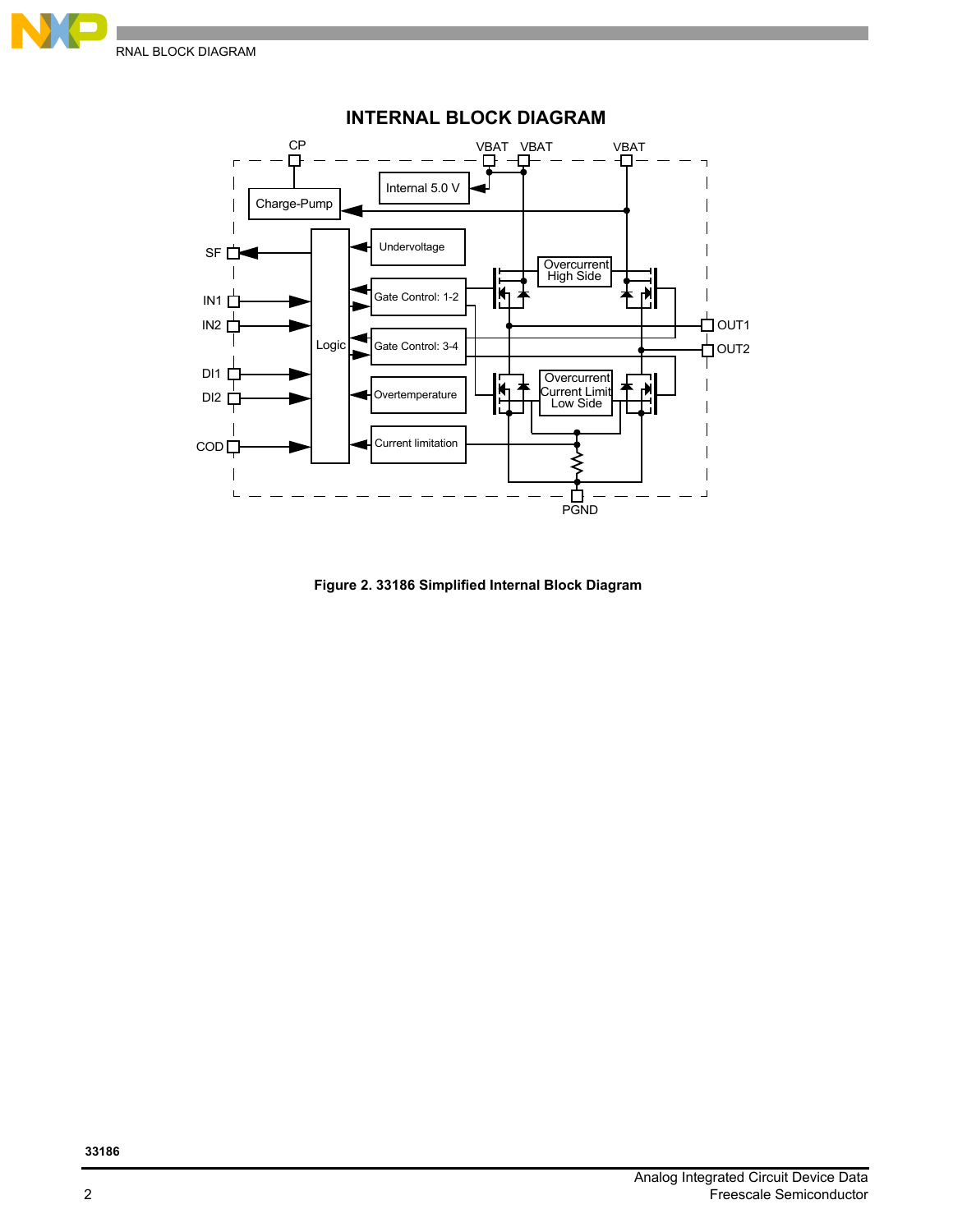

# **PIN CONNECTIONS**

Transparent Top View

Metal slug is connected to power ground





# <span id="page-2-0"></span>**Table 1. 33186 Pin Description**

| <b>Pin</b>                  | Name                              | <b>Description</b>                                                                                                                               |
|-----------------------------|-----------------------------------|--------------------------------------------------------------------------------------------------------------------------------------------------|
| 9, 10, 11, 12<br>Metal slug | <b>PGND</b>                       | Power Ground. All the ground are connected together, they should be connected as short as<br>possible on the PCB.                                |
|                             | <b>AGND</b>                       | Analog ground. All the ground are connected together, they should be connected as short as<br>possible on the PCB.                               |
| 2                           | Output<br>Status flag (SF)        | Open drain output, active low. Is set according to the truth table. When a fault appears, SF changes<br>typically in less than 100 ms.           |
| 3,13<br>18, 19              | Inputs IN1, IN2,<br>DI1, DI2, COD | Voltage controlled inputs with hysteresis                                                                                                        |
| 8                           | COD                               | When not connected or connected to GND, a stored failure will be reset by change of the voltage-<br>level on DI1 or DI2.                         |
|                             |                                   | When connected to VCC, the disable Pin DI1 and DI2 are inactive. A stored failure will be reset by<br>change of the voltage level on IN1 or IN2. |
| 6, 7, 14, 15                | OUT1, OUT2                        | H-Bridge outputs with integrated freewheeling diodes.                                                                                            |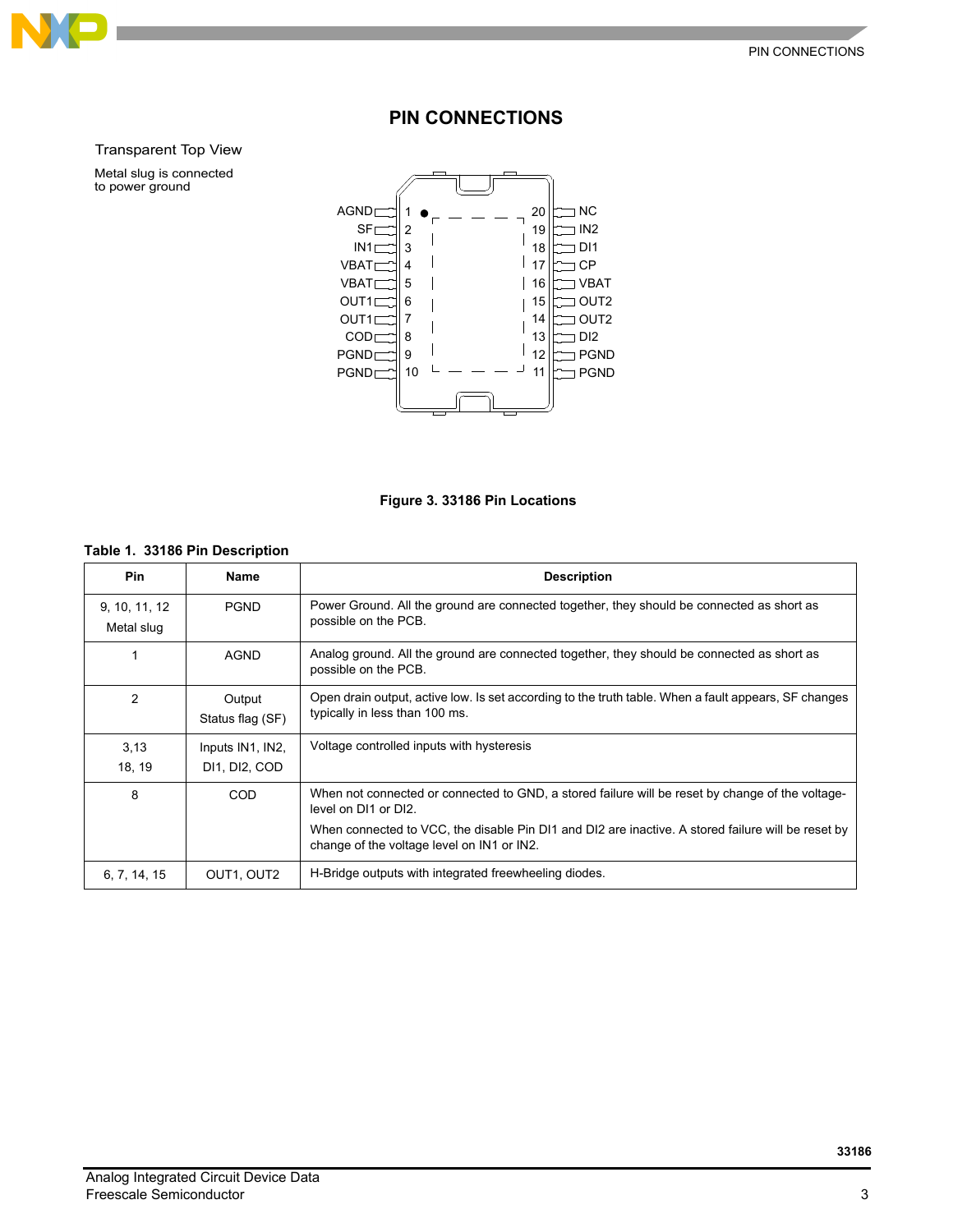

# **Table 1. 33186 Pin Description(continued)**

| Pin      | <b>Name</b> | <b>Description</b>                                                                                                                                                                                                                                                                                                                          |
|----------|-------------|---------------------------------------------------------------------------------------------------------------------------------------------------------------------------------------------------------------------------------------------------------------------------------------------------------------------------------------------|
| 4, 5, 16 | VBAT        | The Pins 4 and 5 are internally connected. These Pins supply the left high side and the analog/logic<br>part of the device.                                                                                                                                                                                                                 |
|          |             | The Pin 16 supplies the right high side and the charge pump.                                                                                                                                                                                                                                                                                |
|          |             | The Pins 4, 5 and 16 should be connected together on the printed circuit board with connections as<br>short as possible.                                                                                                                                                                                                                    |
|          |             | A V <sub>BAT</sub> filter capacitor, minimum value 47 $\mu$ F, should always be employed to prevent IC damage<br>from switching transients.                                                                                                                                                                                                 |
|          |             | Supervision and protection functions                                                                                                                                                                                                                                                                                                        |
|          |             | a) Supply voltage supervision                                                                                                                                                                                                                                                                                                               |
|          |             | The supply voltage is supervised. If it is below its specific threshold, the power stages are switched<br>in tristate and the status flag is switched low.                                                                                                                                                                                  |
|          |             | If the supply voltage is over the specific threshold again, the power stage switches independently<br>into normal operation, according to the input Pins and the status flag is reset.                                                                                                                                                      |
|          |             | b) Thermal supervision                                                                                                                                                                                                                                                                                                                      |
|          |             | In case of overtemperature, the power stages are switched in tristate independent of the inputs<br>signals and the status flag is switched low.                                                                                                                                                                                             |
|          |             | If the level changes from high to low on DI1 (IN1) or low to high on DI2 (IN2), the output stage<br>switches on again if the temperature is below the specified limit. The status-flag is reset to high level<br>(Pin names in brackets refer to coding Pin = VCC).                                                                         |
|          |             | c) Supervision of overcurrent on high sides and low sides                                                                                                                                                                                                                                                                                   |
|          |             | In case of overcurrent detection, the power stages are switched in tristate independent of the inputs<br>signals and the status flag is set.                                                                                                                                                                                                |
|          |             | If the level changes from high to low on DI1 (IN1) or low to high on DI2 (IN2) the output stage<br>switches on again and the status flag is reset to high level (Pin names in brackets refer to coding<br>$Pin = VCC$ ).                                                                                                                    |
|          |             | The output stage switches into the mode defined by the inputs Pins provided, and/if the temperature<br>is below the specified limits.                                                                                                                                                                                                       |
|          |             | d) Current limiting on low sides                                                                                                                                                                                                                                                                                                            |
|          |             | The maximum current which can flow under normal operating conditions is limited to $lmax = 6.5 A$<br>$\pm$ 20%. When the maximum current value is reached, the output stages are switched tristate for a<br>fixed time. According to the time constant the current decreases until the next switch on occurs. See<br>page 9 for schematics. |
| 17       | CP          | Charge Pump output Pin                                                                                                                                                                                                                                                                                                                      |
|          |             | A filtering capacitor (up to 33 nF) can be connected between Pin 17 and GND. Device can operate<br>without external capacitor, although Pin 17 decoupling capacitor help in noise reduction and allows<br>the device to perform a maximum speed, timing and PWM frequency.                                                                  |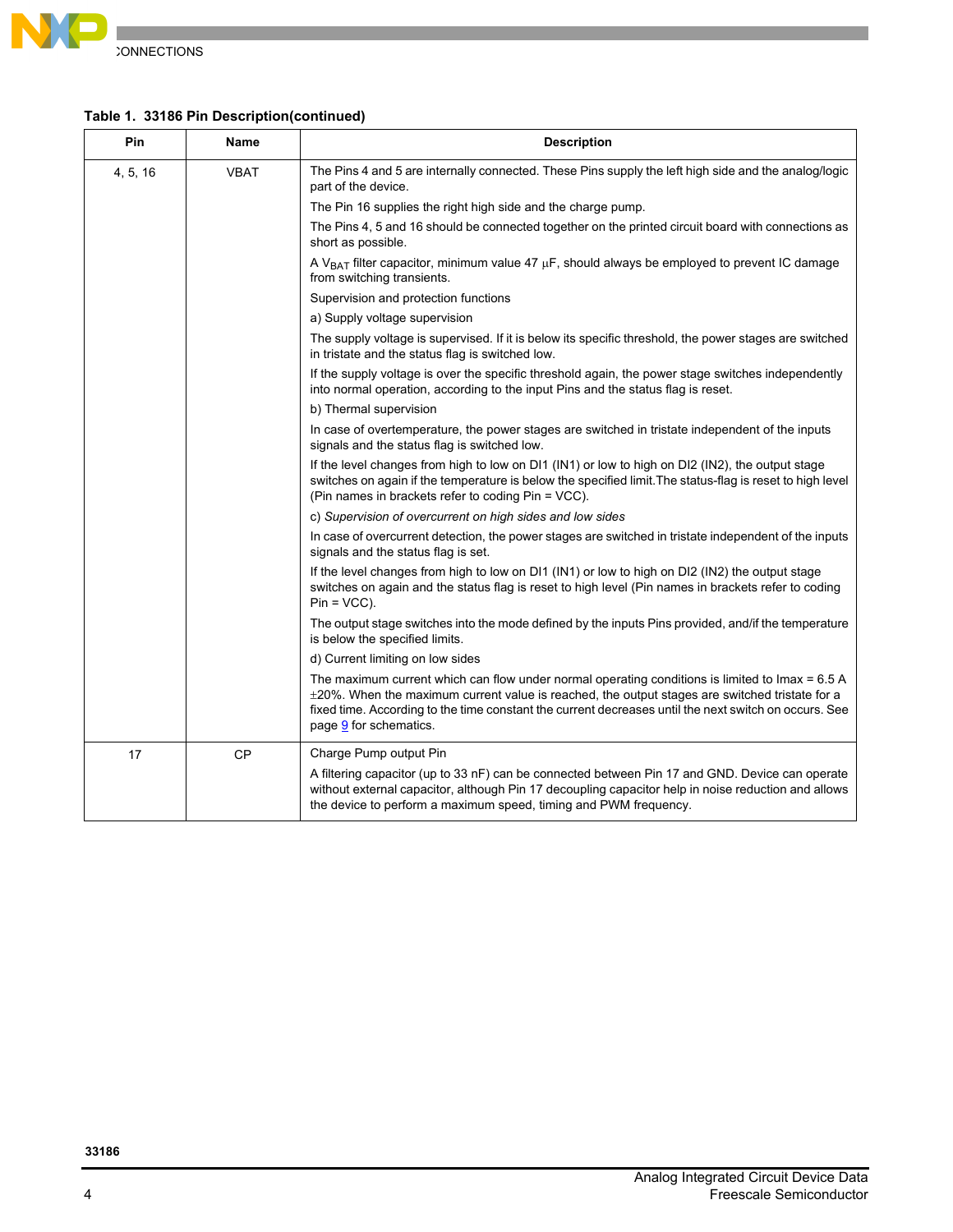

# **ELECTRICAL CHARACTERISTICS**

# *MAXIMUM RATINGS*

# <span id="page-4-2"></span>**Table 2. MAXIMUM RATINGS**

All voltages are with respect to ground unless otherwise noted. Exceeding these ratings may cause a malfunction or permanent damage to the device.

| Ratings                                                   | Symbol            | Min             | Typ     | Max    | Unit        |
|-----------------------------------------------------------|-------------------|-----------------|---------|--------|-------------|
| <b>ELECTRICAL RATINGS</b>                                 |                   |                 |         |        |             |
| Supply Voltage                                            |                   |                 |         |        | $\vee$      |
| <b>Static Destruction Proof</b>                           | V <sub>BAT</sub>  | $-1.0$          |         | 28     |             |
| Dynamic Destruction Proof $t < 0.5$ s                     | $V_{\text{Bat}}$  | $-2.0$          |         | 40     |             |
| Logic Inputs (IN1, IN2, DI1, DI2, CODE)                   | U                 | $-0.5$          |         | 7.0    | $\vee$      |
| Output Status - Flag SF                                   | $U_{SF}$          | $-0.5$          |         | 7.0    | $\vee$      |
| <b>THERMAL RATINGS</b>                                    |                   |                 |         |        |             |
| Junction Temperature                                      | $T_{J}$           | $-40$           |         | $+150$ | $^{\circ}C$ |
| Storage Temperature                                       | $T_S$             | - 55            |         | $+125$ | $^{\circ}C$ |
| <b>Ambient Temperature</b>                                | $T_A$             | $-40$           |         | $+125$ | $^{\circ}C$ |
| Thermal Resistance (with power applied on 2               | $Rth_{JC}$        |                 |         |        | K/W         |
| power MOS)                                                |                   | $\qquad \qquad$ |         | $+1.5$ |             |
| Thermal Resistance (with power applied on 2               | $Rth_{JC}$        |                 |         |        | K/W         |
| power MOS)                                                |                   |                 |         | $+1.5$ |             |
| Peak Package Reflow Temperature During<br>Reflow (1), (2) | T <sub>PPRT</sub> |                 | Note 2. |        | $^{\circ}C$ |

<span id="page-4-1"></span>Notes

1. Pin soldering temperature limit is for 10 seconds maximum duration. Not designed for immersion soldering. Exceeding these limits may cause malfunction or permanent damage to the device.

<span id="page-4-0"></span>2. [Freescale's Package Reflow capability meets Pb-free requirements for JEDEC standard J-STD-020C. For Peak Package Reflow](http://www.freescale.com)  Temperature and Moisture Sensitivity Levels (MSL),

[Go to www.freescale.com, search by part number \[e.g. remove prefixes/suffixes and enter the core ID to view all orderable parts. \(i.e.](http://www.freescale.com)  MC33xxxD enter 33xxx), and review parametrics.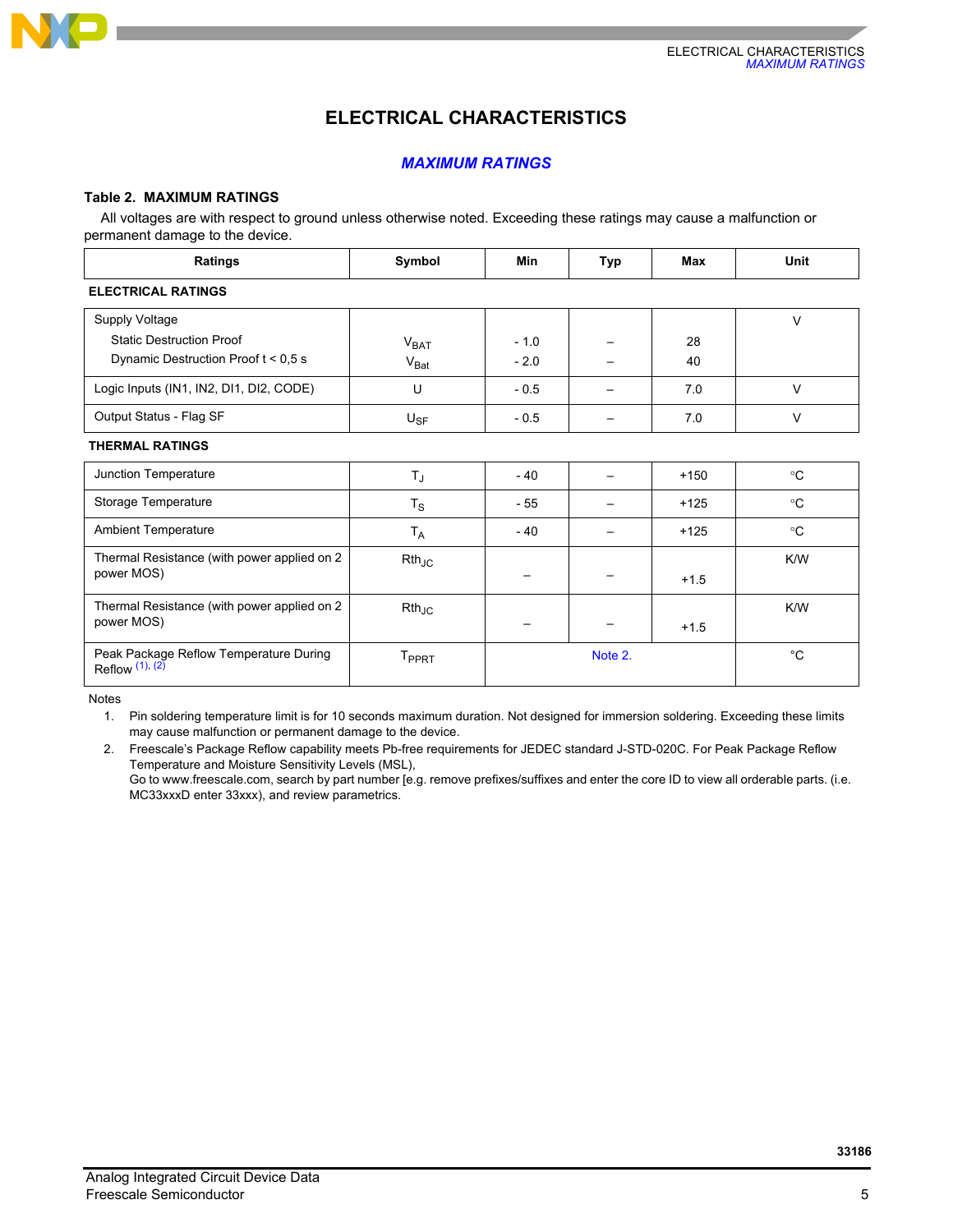

# *STATIC ELECTRICAL CHARACTERISTICS*

#### **Table 3. STATIC ELECTRICAL CHARACTERISTICS**

Characteristic noted under conditions -40 °C to +125 °C, VBAT from 5.0 V to 28 V, unless otherwise note. Typical values reflect approximate mean at 25 °C, nominal  $V_{CC}$ , at time of device characterization.

| <b>Characteristics</b>                                       | Symbol                 | Min                      | <b>Typ</b>               | Max                      | Unit           |
|--------------------------------------------------------------|------------------------|--------------------------|--------------------------|--------------------------|----------------|
| <b>POWER SUPPLY</b>                                          |                        |                          |                          |                          |                |
| Operating Range:                                             |                        |                          |                          |                          | $\vee$         |
| <b>Static</b>                                                | V <sub>BAT</sub>       | 5.0                      |                          | 28                       |                |
| Dynamic ( $t < 500$ ms)                                      | <b>V<sub>BAT</sub></b> | $\overline{\phantom{0}}$ |                          | 40                       |                |
| Stand-by current                                             |                        |                          |                          |                          | mA             |
| $f = 0$ to 10 kHz; IOUT = 0.0 A                              | $IV_{BAT}$             | $\overline{\phantom{0}}$ |                          | 35                       |                |
| VBAT-undervoltage switch-off (without load)                  |                        |                          |                          |                          |                |
| Switch-off Voltage                                           |                        | 4.15                     | 4.4                      | 4.65                     | $\vee$         |
| Switch-on Voltage                                            |                        | 4.5                      | 4.75                     | 5.0                      | $\vee$         |
| Hysteresis                                                   |                        | 150                      |                          | $\overline{\phantom{0}}$ | mV             |
| <b>CHARGE-PUMP SUPPLY</b>                                    |                        |                          |                          |                          |                |
| $VBAT = 4.15 V$                                              | $V_{CP} - V_{BAT}$     | 3.35                     | $\overline{\phantom{0}}$ | $\equiv$                 | V              |
| VBAT < 40 V                                                  | $V_{CP} - V_{BAT}$     |                          |                          | 20                       |                |
| <b>LOGIC INPUTS</b>                                          |                        |                          |                          |                          |                |
| Input High                                                   | <b>VINH</b>            | 3.4                      | $\overline{\phantom{0}}$ | $\equiv$                 | V              |
| Input Low                                                    | <b>VINL</b>            | $\overline{\phantom{0}}$ | $\overline{\phantom{0}}$ | 1.4                      | $\mathsf{V}$   |
| Input Hysteresis                                             | U                      | 0.7                      | 1.0                      |                          | $\vee$         |
| Input Pull-up Current (IN1, IN2, DI1)                        | $\mathbf{I}$           | $-200$                   | $-80$                    | $\overline{\phantom{0}}$ | μA             |
| $UIN = 0.0 V$                                                |                        |                          |                          |                          |                |
| Input Pull-down Current (DI2,COD) <sup>(3)</sup>             | I <sub>D12</sub>       | $\qquad \qquad -$        | 25                       | 100                      | $\mu$ A        |
| $UDI2 = 5.0 V$                                               |                        |                          |                          |                          |                |
| POWER OUTPUTS: OUT1, OUT2                                    |                        |                          |                          |                          |                |
| Switch on resistance:                                        |                        |                          |                          |                          | $m\Omega$      |
| ROUT - VBAT; ROUT - GND                                      |                        |                          |                          |                          |                |
| VBAT = 5.0 to 28 V; CCP = 0 to 33 nF                         |                        |                          |                          | 300                      |                |
| Switch-off Current during Current Limitation<br>on Low Sides | $(IOUT)$ MAX           | 5.2                      | 6.5                      | 7.8                      | $\overline{A}$ |
| Switch-off Time during Current Limitation on<br>Low Sides    | $t_A$                  | 15                       | 20.5                     | 26                       | $\mu$ s        |
| Blanking Time during Current Limitation on<br>Low Sides      | $t_{B}$                | 12                       | 16.5                     | 21                       | $\mu$ S        |

<span id="page-5-0"></span>Notes

3. In case of negative voltage at OUT2 (respectively OUT1) this maximum pull down current at DI2 (respectively COD) Pin can be exceeded. This happens during recirculation when the current is flowing in the low side. See [Figure](#page-13-0) 22.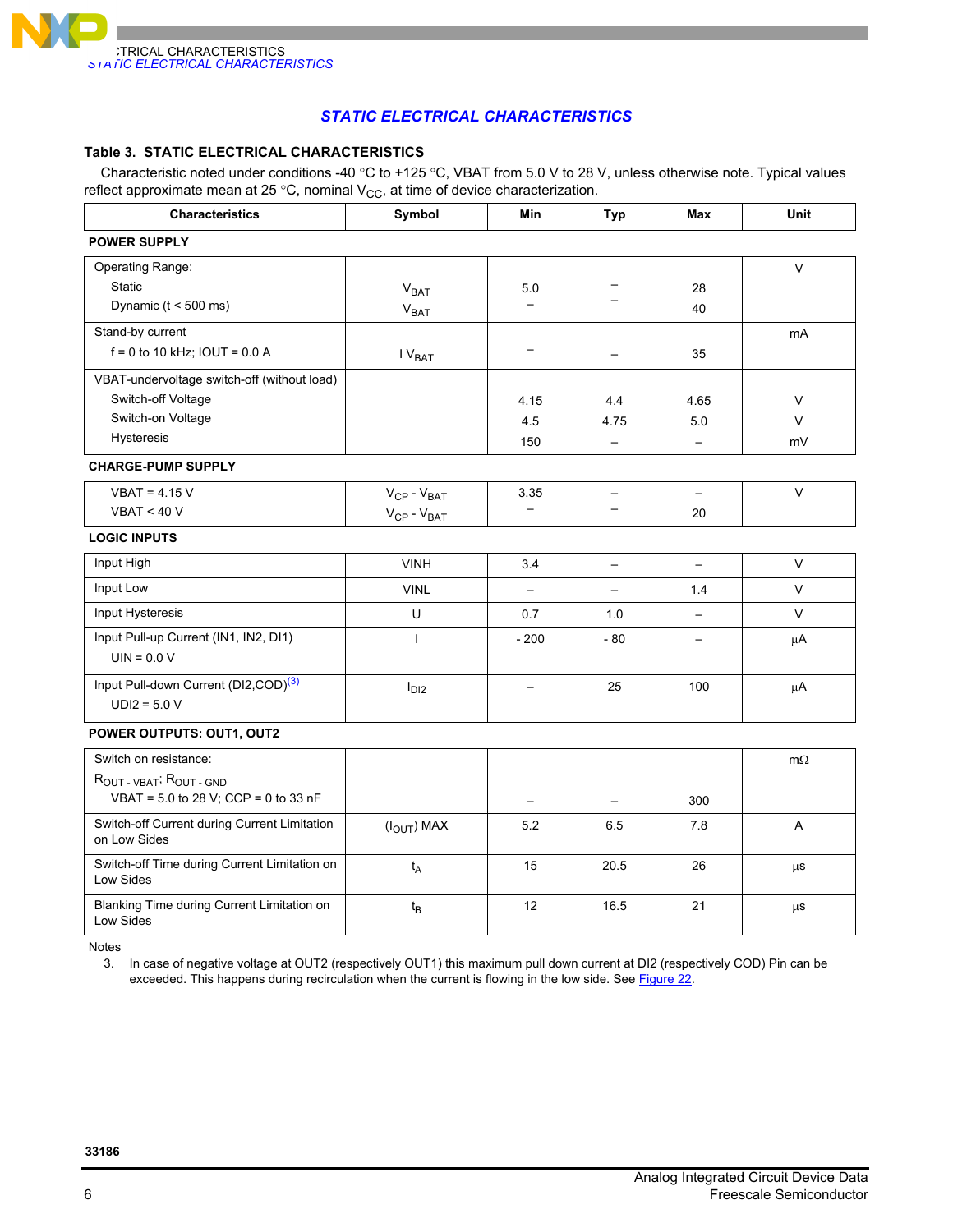

### **Table 3. STATIC ELECTRICAL CHARACTERISTICS(continued)**

Characteristic noted under conditions -40 °C to +125 °C, VBAT from 5.0 V to 28 V, unless otherwise note. Typical values reflect approximate mean at 25 °C, nominal  $V_{CC}$ , at time of device characterization.

| <b>Characteristics</b>                                          | Symbol            | Min               | <b>Typ</b>               | Max                              | Unit            |
|-----------------------------------------------------------------|-------------------|-------------------|--------------------------|----------------------------------|-----------------|
| High Side Overcurrent Detection <sup>(4)</sup>                  | <b>l</b> ochs     | 11                | —                        | $\overbrace{\phantom{12322111}}$ | A               |
| Low Side Overcurrent Detection                                  | locLS             | 8.0               |                          |                                  |                 |
| Leakage Current                                                 |                   |                   |                          |                                  | $\mu$ A         |
| Output Stage Switched off                                       |                   |                   | —                        | 100                              |                 |
| Freewheeling Diode Forward Voltage                              |                   |                   |                          |                                  | $\vee$          |
| $IOU = 3.0 A$                                                   | $U_D$             |                   | —                        | 2.0                              |                 |
| Freewheeling Diode Reverse                                      |                   |                   |                          |                                  | $\mu$ S         |
| Recovery Time                                                   | $t_{RR}$          |                   | 2.0                      | 5.0                              |                 |
| $IFM = 1.0 A$ , di/dt = 4.0 A/µs                                |                   |                   |                          |                                  |                 |
| Switch-off Temperature                                          |                   | 160               | $\overline{\phantom{0}}$ | 190                              | $\rm ^{\circ}C$ |
| Hysteresis                                                      |                   | 20                |                          | 30                               |                 |
| OUTPUT STATUS FLAG (OPEN DRAIN OUTPUT)                          |                   |                   |                          |                                  |                 |
| Output High (SF not set)                                        |                   |                   |                          |                                  | μA              |
| $USF = 5.0 V$                                                   | $I_{SF}$          |                   |                          | 10                               |                 |
| Output Low (SF set)                                             |                   |                   |                          |                                  | $\vee$          |
| $ISF = 300 \mu A$                                               | <b>VSF</b>        |                   | —                        | 1.0                              |                 |
| <b>TIMING</b>                                                   |                   |                   |                          |                                  |                 |
| PWM frequency                                                   |                   |                   |                          |                                  | kHz             |
| $CCP = 33 nF$                                                   | f                 |                   |                          | 10                               |                 |
| Maximum Switching Frequency During<br><b>Current Limitation</b> |                   |                   |                          |                                  | kHz             |
| VBAT = $628$ V $C_{CP}$ = 33 nF                                 | f                 |                   |                          | 20                               |                 |
| Output ON Delay                                                 |                   |                   |                          |                                  | $\mu$ S         |
| IN1 <sub>&gt;</sub> OUT1 or IN2 <sub>&gt;</sub> OUT2            | t <sub>DON</sub>  |                   |                          | 15                               |                 |
| Output OFF Delay                                                |                   |                   |                          |                                  | $\mu$ S         |
| IN1 <sub>&gt;</sub> OUT1 or IN2 <sub>&gt;</sub> OUT2            | t <sub>DOFF</sub> |                   |                          | 15                               |                 |
| Output Switching Time                                           |                   |                   |                          |                                  | $\mu$ S         |
| $CCP = 0$ to 33 nF                                              |                   |                   |                          |                                  |                 |
| OUTIHOUTIL, OUTILOUTIH,                                         | $t_r$ , $t_f$     | 2.0               |                          | 5.0                              |                 |
| $IOUT = 3.0 A$                                                  |                   |                   |                          |                                  |                 |
| Disable Delay Time                                              |                   |                   |                          |                                  | $\mu$ S         |
| DliOUTi                                                         | $t_{\text{DDIS}}$ |                   | —                        | 8.0                              |                 |
| Turn off in Case of Overcurrent or<br>Overtemperature           |                   |                   | 4.0                      | 8.0                              | μS              |
| Power On Delay Time (CCP = 33 nF) <sup>(5)</sup>                |                   | $\qquad \qquad -$ | 1.0                      | 5.0                              | ms              |

Notes

<span id="page-6-0"></span>4. In case of overcurrent, the time when the current is greater than 7.8 A is lower than 30  $\mu$ s, with a maximum frequency of 1.0 kHz.

<span id="page-6-1"></span>5. This parameter corresponds to the time for CCP to reach its nominal value when VBAT is applied.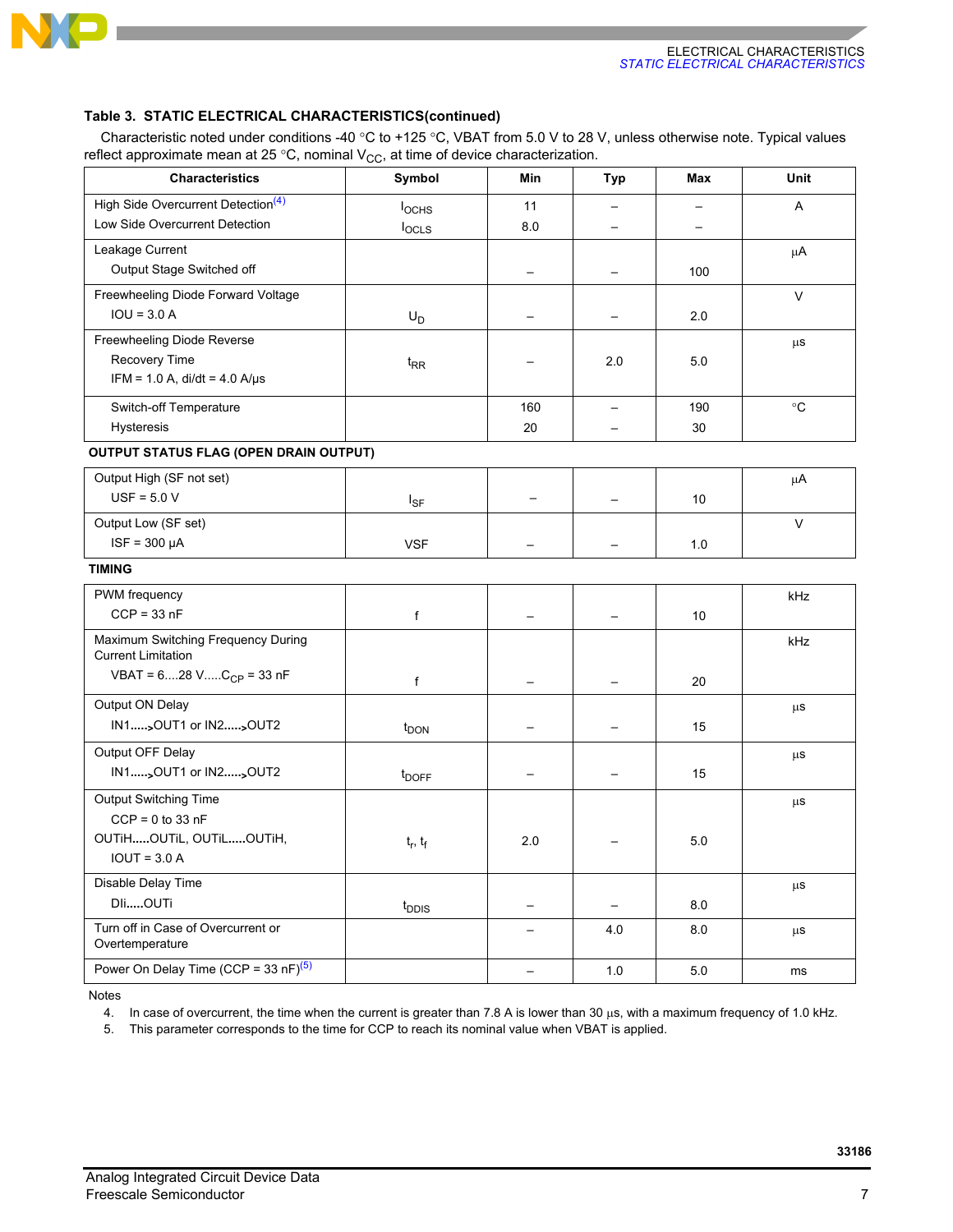

# *TRUTH TABLE*

### **Table 4. Truth Table**

| <b>Device State</b>               |             | <b>Input Conditions</b> |                 |                 |                   | <b>Status</b>      |                 | <b>Outputs</b>  |
|-----------------------------------|-------------|-------------------------|-----------------|-----------------|-------------------|--------------------|-----------------|-----------------|
|                                   | $DI1^{(8)}$ | DI2 <sup>(8)</sup>      | IN <sub>1</sub> | IN <sub>2</sub> | SF <sup>(9)</sup> | SF <sup>(10)</sup> | OU <sub>1</sub> | OU <sub>2</sub> |
| 1-Forward                         | L           | H                       | H               | L               | H                 | H                  | H               | L               |
| 2-Reverse                         | L           | H                       | L               | H               | H                 | H                  | L               | H               |
| 3-Free Wheeling Low               | L           | H                       | L               | L               | H                 | H                  |                 | L               |
| 4-Free Wheeling High              | L           | H                       | H               | H               | H                 | H                  | H               | H               |
| 5-Disable 1                       | H           | X                       | $\times$        | X               | L                 | H                  | Z               | Z               |
| 6-Disable 2                       | X           | L                       | X               | X               | L                 | H                  | Z               | Z               |
| 7-IN1 Disconnected                | L           | H                       | Z               | X               | H                 | H                  | H               | X               |
| 8-IN2 Disconnected                | L           | H                       | $\sf X$         | Z               | H                 | H                  | X               | H               |
| 9-DI1 Disconnected                | Z           | $\times$                | $\times$        | X               | L                 | H                  | Z               | Z               |
| 10-DI2 Disconnected               | X           | Z                       | $\times$        | X               | L                 | H                  | Z               | Z               |
| 11-Current Limit.active           | L           | H                       | $\times$        | X               | H                 | H                  | Z               | Z               |
| 12-Undervoltage <sup>(6)</sup>    | X           | $\times$                | $\times$        | X               | L                 | L                  | Z               | Z               |
| 13-Overtemperature <sup>(7)</sup> | X           | X                       | $\times$        | X               | L                 | L                  | Z               | Z               |
| 14-Overcurrent <sup>(7)</sup>     | X           | X                       | X               | X               | L                 | L                  | Z               | Z               |

Notes

<span id="page-7-1"></span>6. In case of undervoltage, tristate and status-flag are reset automatically.

<span id="page-7-2"></span>7. Whenever overcurrent or overtemperature is detected, the fault is stored (i.e.status-flag remains low). The tristate conditions and the status-flag are reset via DI1 (IN1) or DI2 (IN2). Pin names in brackets refer to coding Pin (COD = VCC).

<span id="page-7-0"></span>8. If COD = VCC then DI1 and DI2 are not active.

<span id="page-7-3"></span>9. COD = nc or GND

<span id="page-7-4"></span>10. COD = VCC

 $L = Low$ 

 $H = H$ igh

 $X = High or Low$ 

Z = High impedance (all output stage transistors are switched off).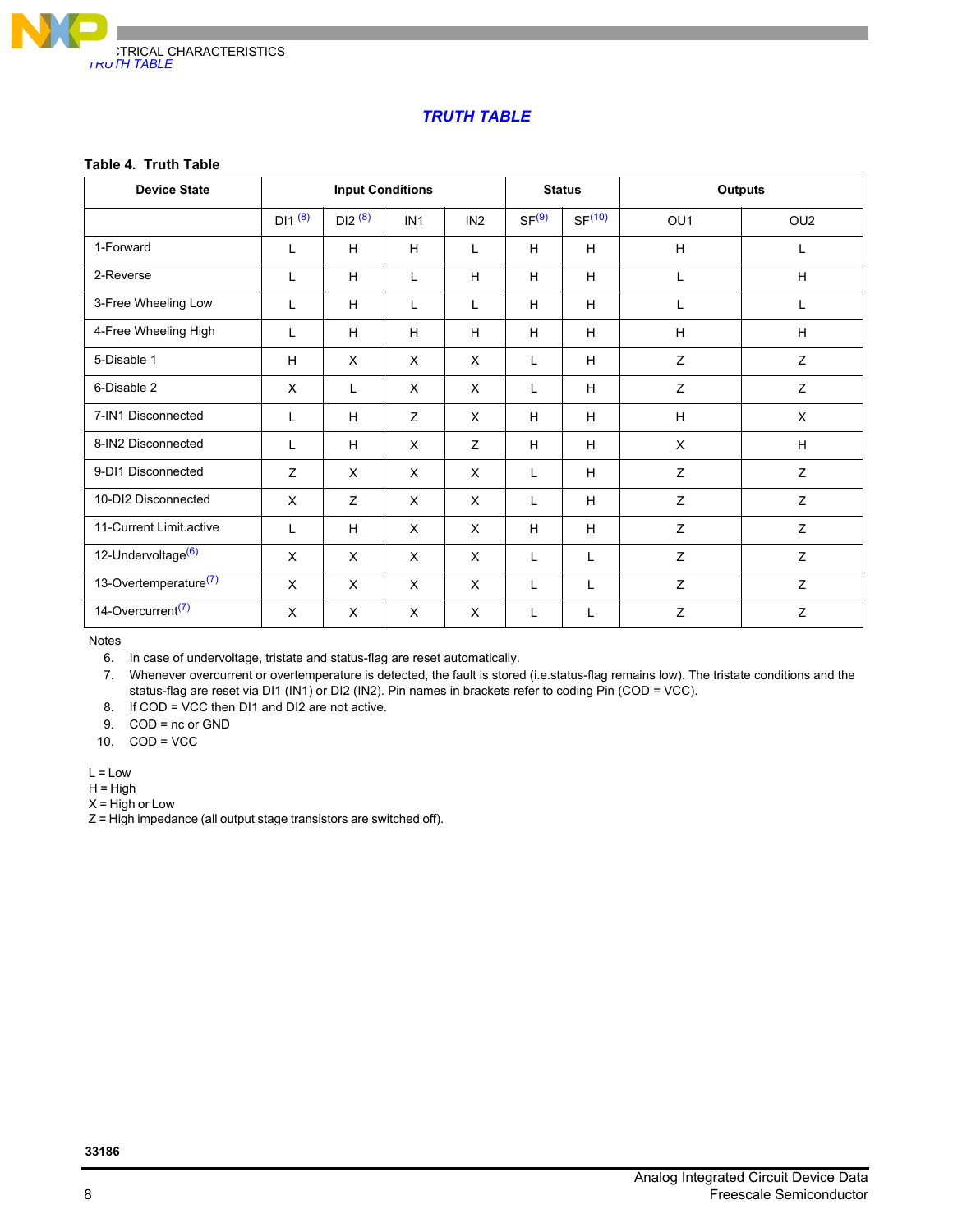

<span id="page-8-0"></span>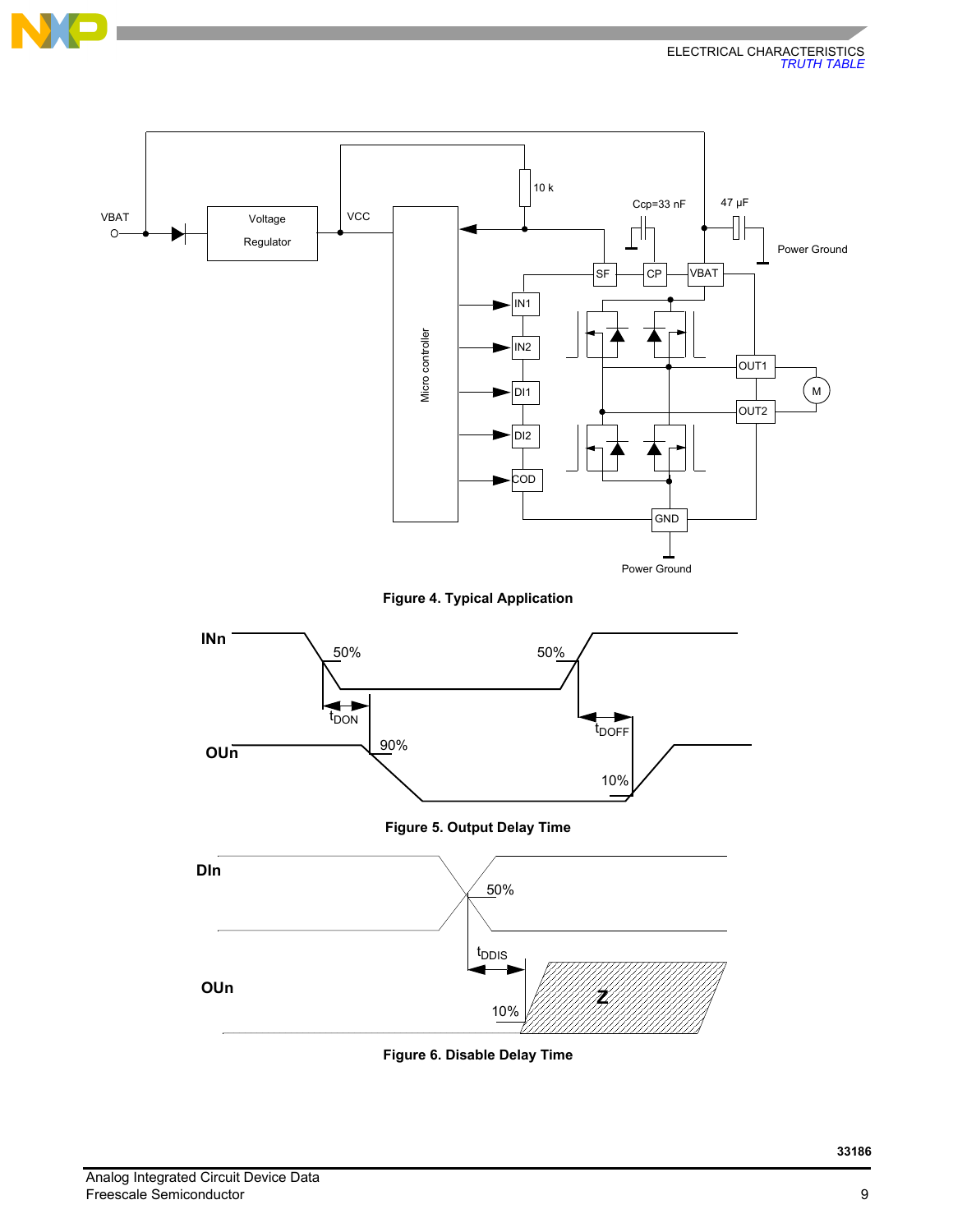



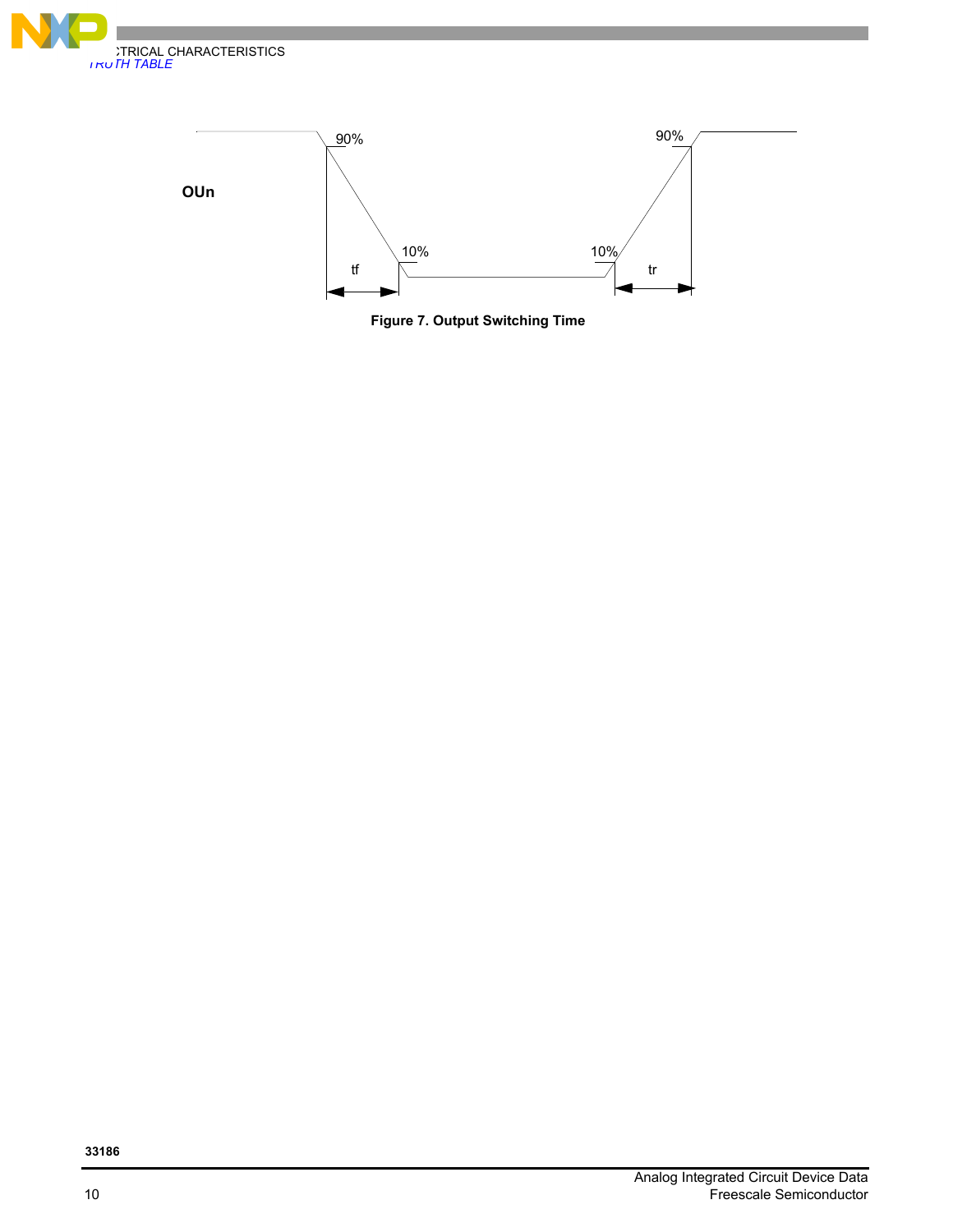



 **Figure 8. Current Limitation on Low Side**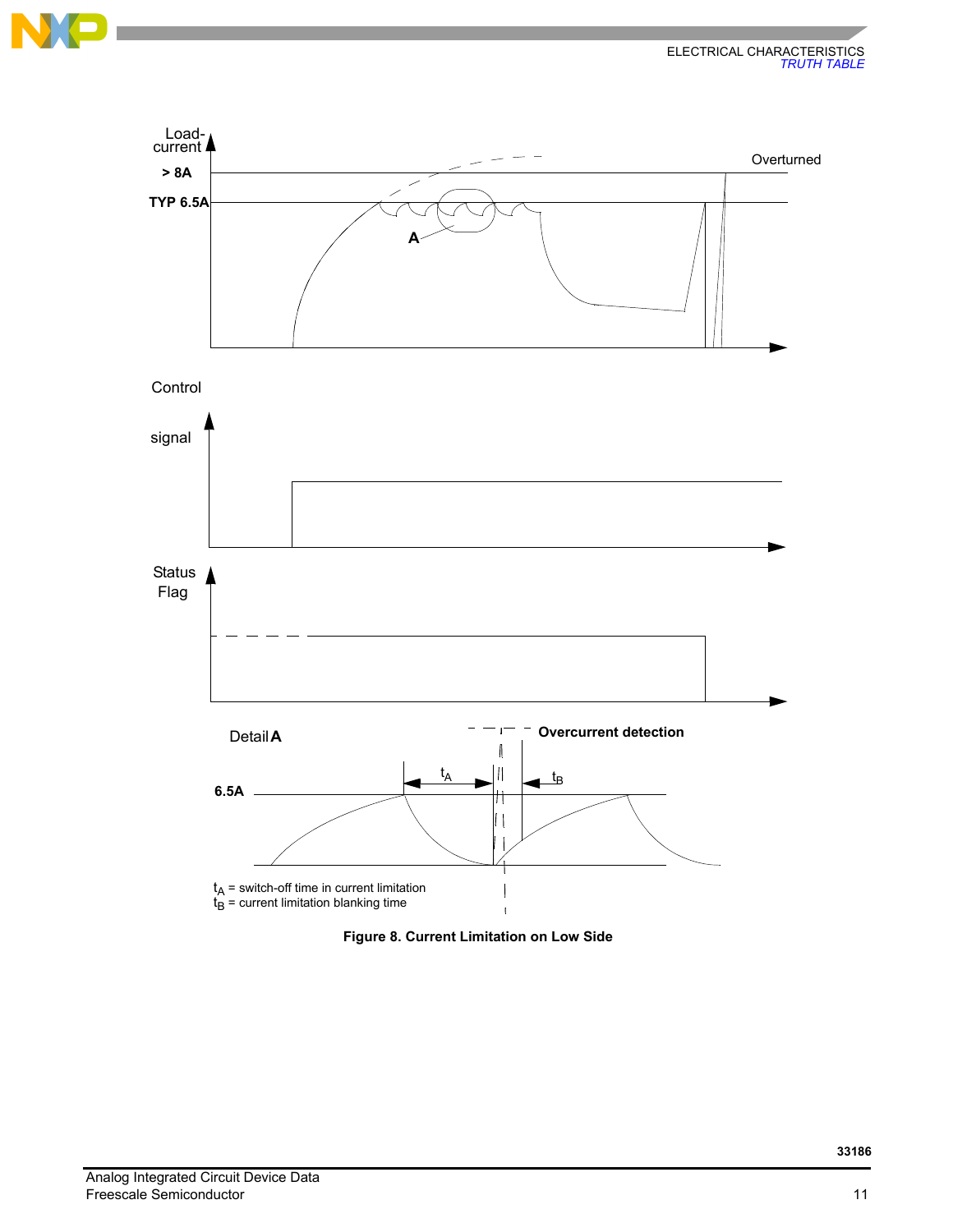



 **Figure 9. Stand-by Current vs. Temperature**



 **Figure 10. VBAT Undervoltage vs. Temperature**



 **Figure 11. Low Threshold Input Voltage vs. Temperature**



 **Figure 12. High Threshold Input Voltage vs. Temperature**



**Figure 14. RDSON vs. Temperature**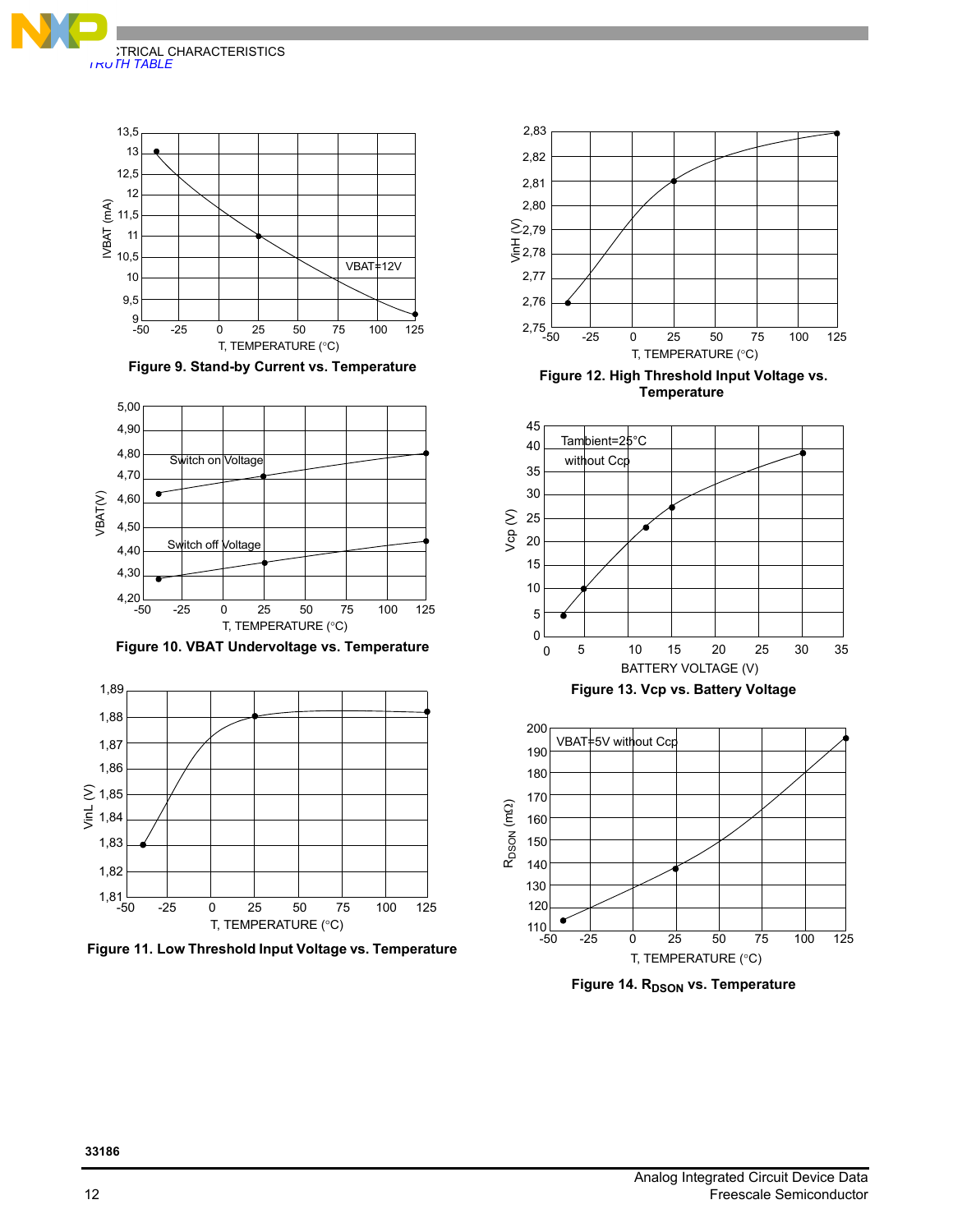





 **Figure 16. Overcurrent Detection vs. Temperature**



 **Figure 17. Current Limitation**



 **Figure 18. Switch off Time**



 **Figure 19. Output Switching Time: TR**



**Figure 20. Output Switching Time: TF**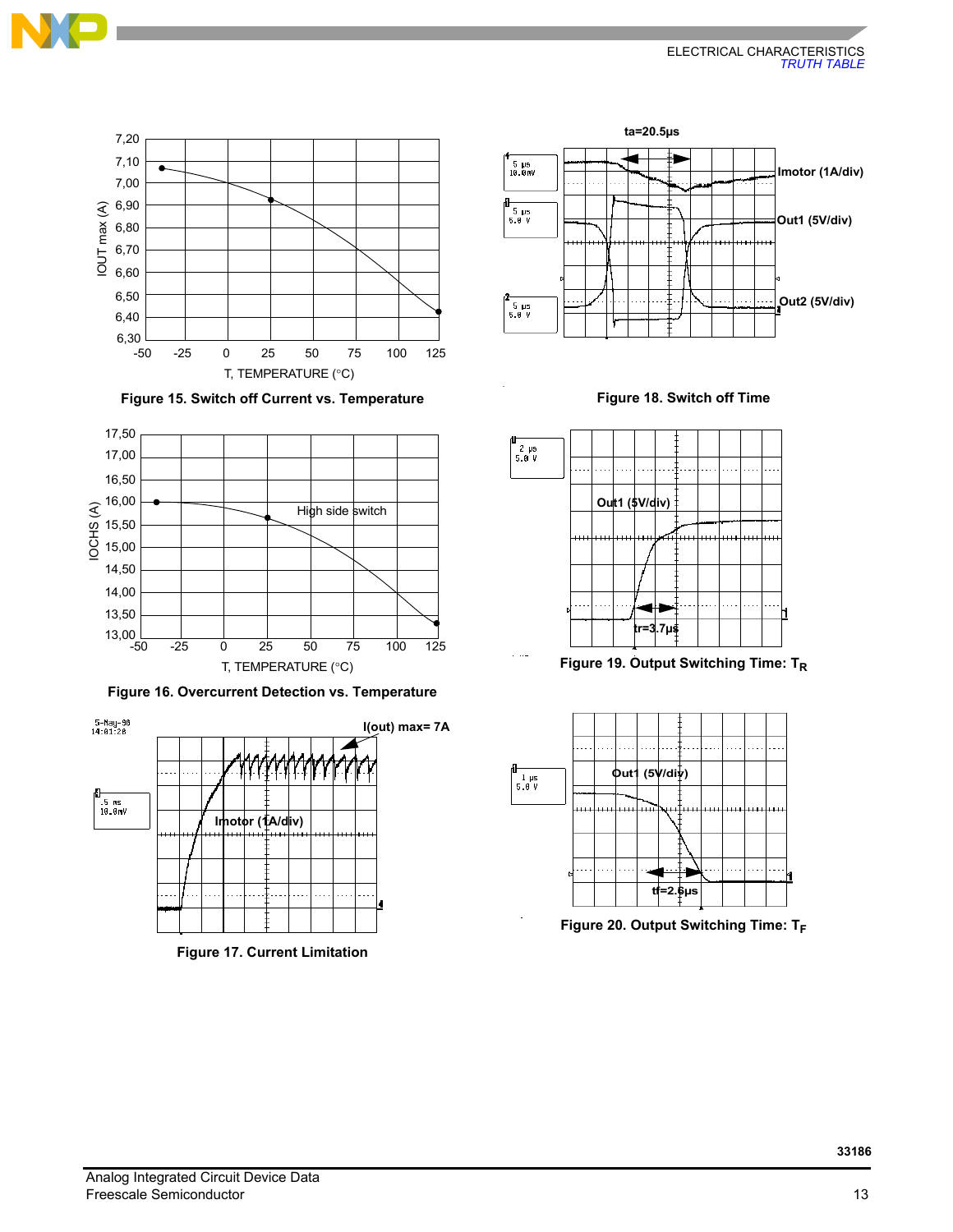



 **Figure 21. Output OFF Delay**



 **Figure 22. Output ON Delay**

<span id="page-13-0"></span>

 **Figure 23. Disable Delay Time**



 **Figure 24. High Side Overcurrent High Side Detection**



Note: Current through internal recirculation diode, @125°C in case of negative voltage at OUT2

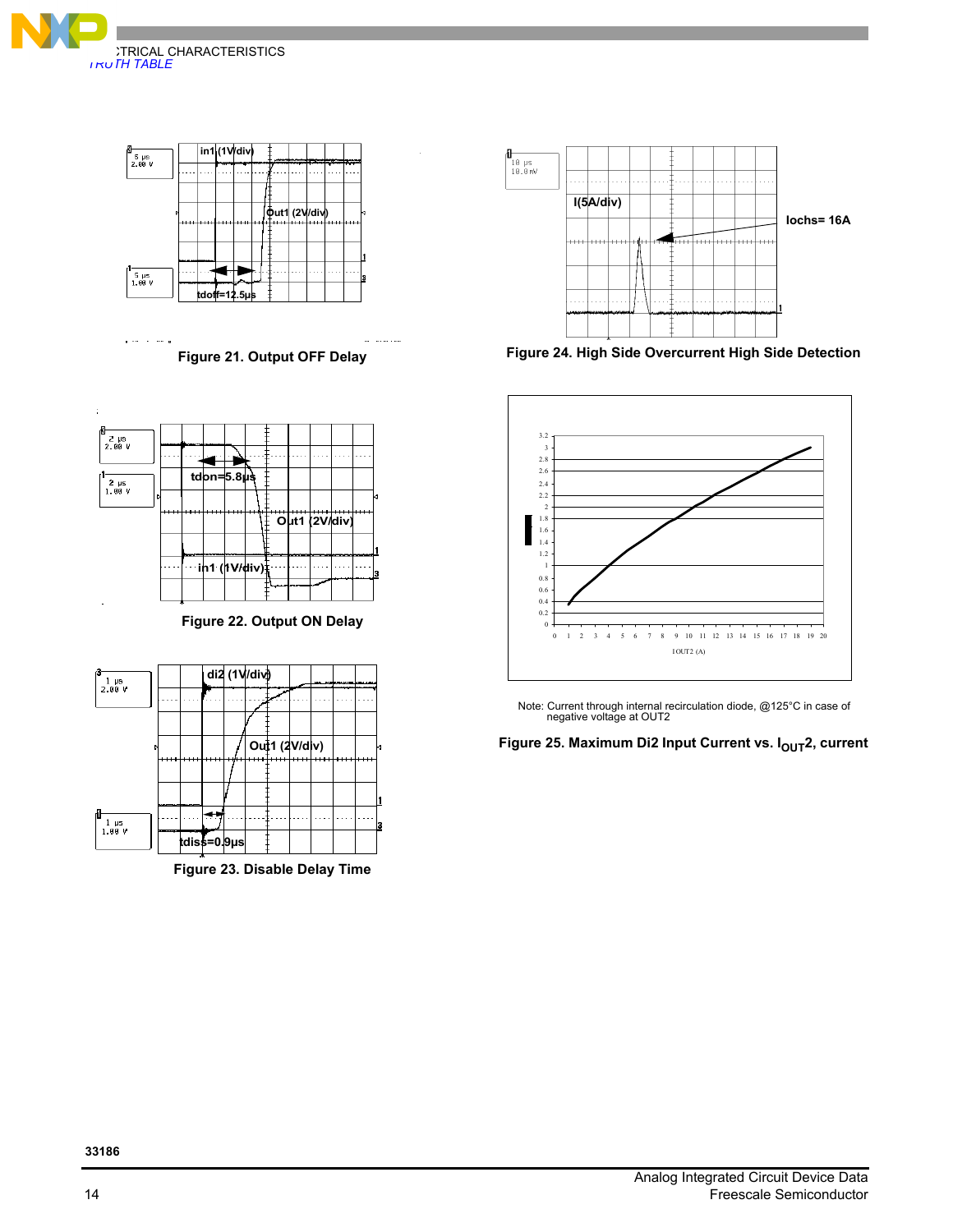

# **PACKAGING**

# *SOLDERING*

The 20 HSOP package is designed for enhanced thermal performance. The particularity of this package is its copper base plate on which the power die is soldered. The base plate is soldered on a PCB to provide heat flow to the ambient and also to provide a large thermal capacitance.

Of course, the more copper area on the PCB, the better the power dissipation and transient behavior.

We characterized the 20 HSOP on a double side PCB. The bottom side area of the copper is  $7.8 \text{ cm}^2$ . The top surface is  $2.7 \text{ cm}^2$ , see **Figure 26**.

<span id="page-14-0"></span>

 **Figure 26. PCB Test Layout** Top Side Bottom Side



 **Figure 27. PHSOP20 Thermal Response**

<span id="page-14-1"></span>[Figure 27](#page-14-1) shows the thermal response with the device soldered on to the test PCB described on **Figure 26**.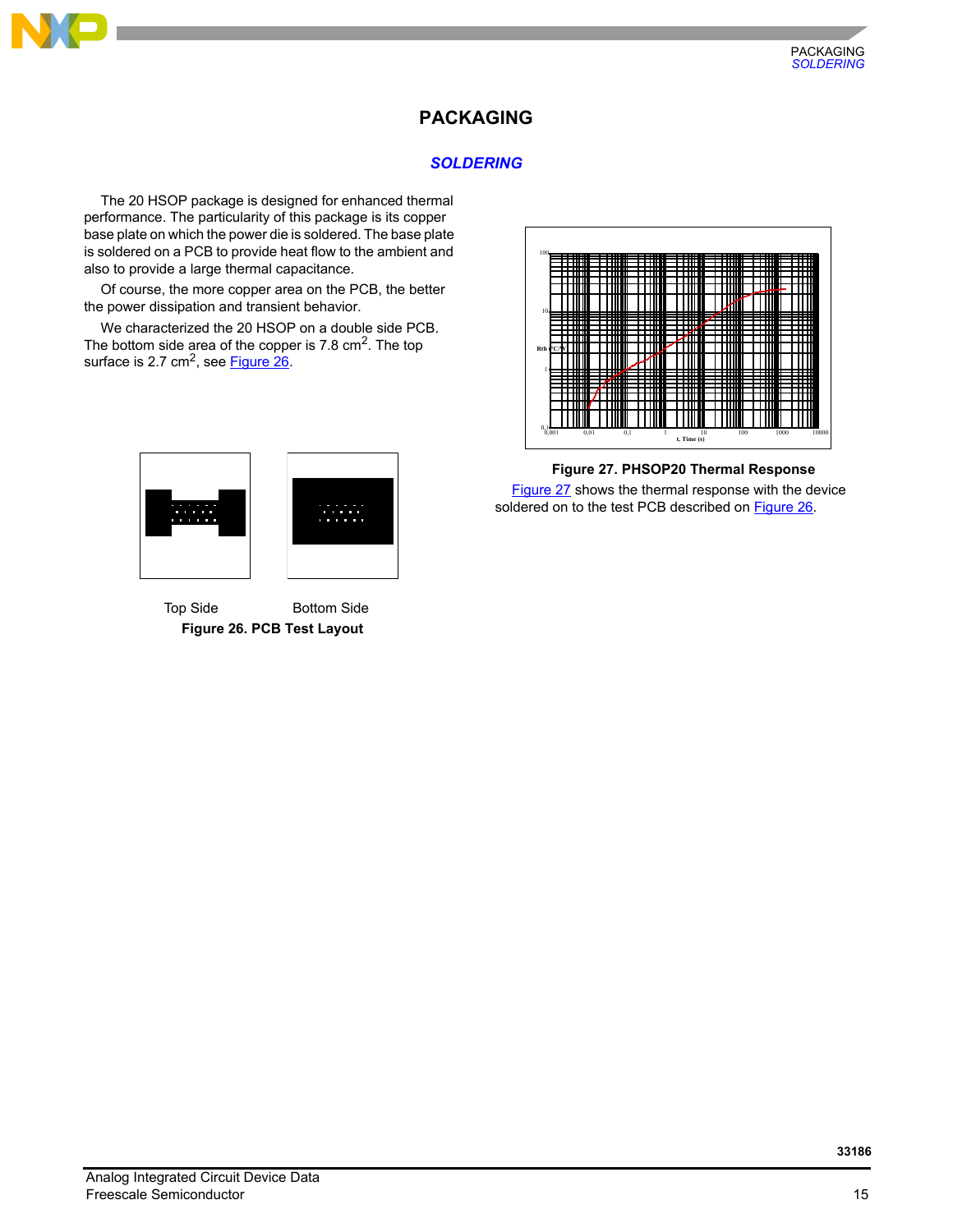

# *PACKAGE DIMENSIONS*

**Important:** Package dimensions are provided in package drawings. To find the most current package outline drawing, go to <www.freescale.com> and perform a keyword search for the drawing's document number.

#### **Table 5. Package Drawing Information**

| Package     | <b>Suffix</b> | <b>Package Outline Drawing Number</b> |
|-------------|---------------|---------------------------------------|
| 20-PIN HSOP | <b>HVW</b>    | 98ASH70702A                           |

Dimensions shown are provided for reference ONLY (For Layout and Design, refer to the Package Outline Drawing listed in the following figures).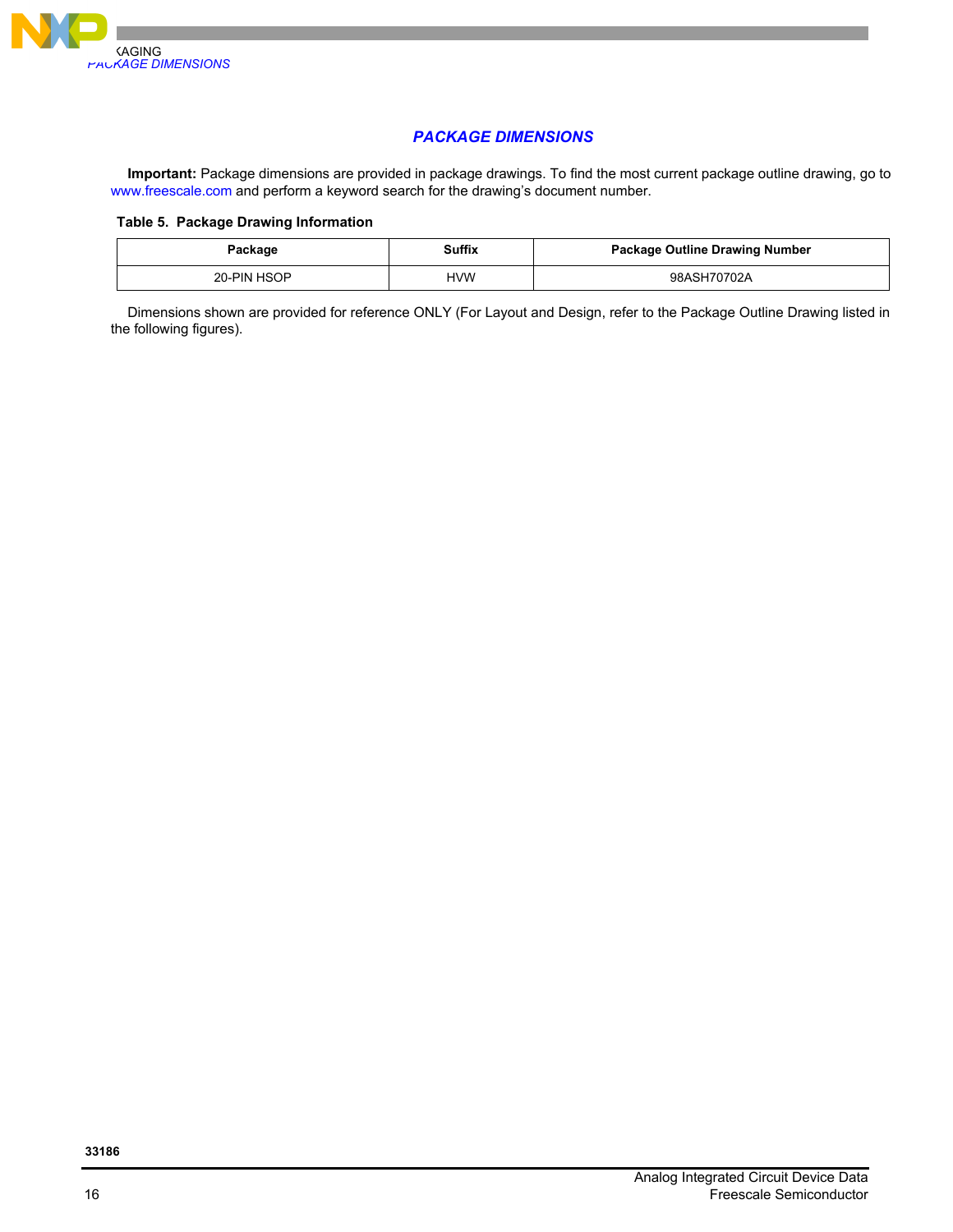





| FREESCALE SEMICONDUCTOR, INC.<br>C)<br>MECHANICAL OUTLINE<br>ALL RIGHTS RESERVED. |  | PRINT VERSION NOT TO SCALE       |             |
|-----------------------------------------------------------------------------------|--|----------------------------------|-------------|
| TITI E:<br>20 LEAD HSOP<br>W/PROTRUDING HEATSINK                                  |  | DOCUMENT NO: 98ASH70702A LREV: C |             |
|                                                                                   |  | CASE NUMBER: 979                 | 11 OCT 2011 |
|                                                                                   |  | STANDARD: NON-JEDEC              |             |

VW (Pb-FREE) SUFFIX 20-PIN HSOP 98ASH70702A ISSUE C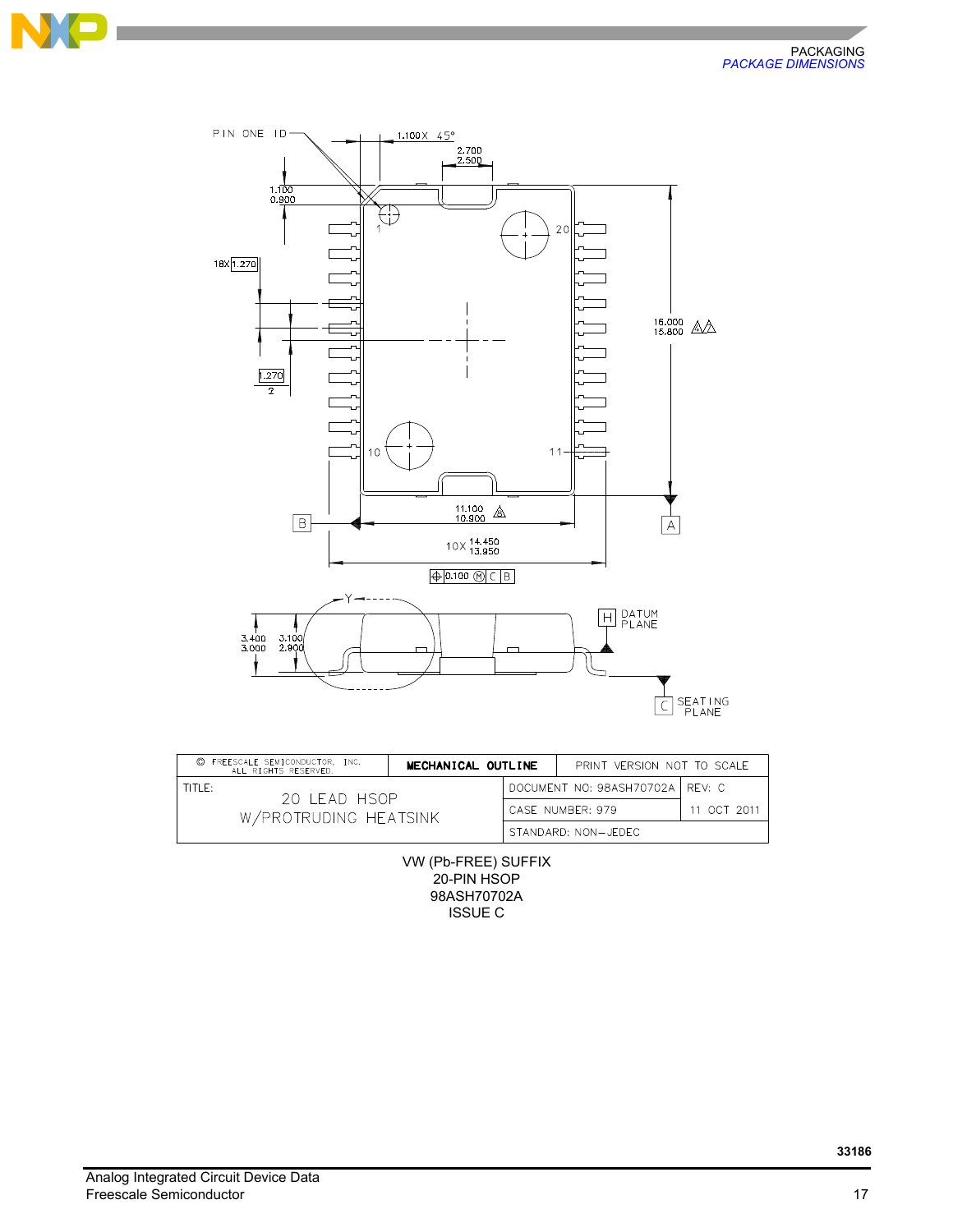



| © FREESCALE SEMICONDUCTOR. INC.<br>ALL RIGHTS RESERVED. | MECHANICAL OUTLINE |  | PRINT VERSION NOT TO SCALE |                                   |
|---------------------------------------------------------|--------------------|--|----------------------------|-----------------------------------|
| TITLE:<br>20 LEAD HSOP                                  |                    |  |                            | DOCUMENT NO: 98ASH70702A   REV: C |
| W/PROTRUDING HEATSINK                                   |                    |  | CASE NUMBER: 979           | 11 OCT 2011                       |
|                                                         |                    |  | STANDARD: NON-JEDEC        |                                   |
|                                                         |                    |  |                            |                                   |

VW (Pb-FREE) SUFFIX 20-PIN HSOP 98ASH70702A ISSUE C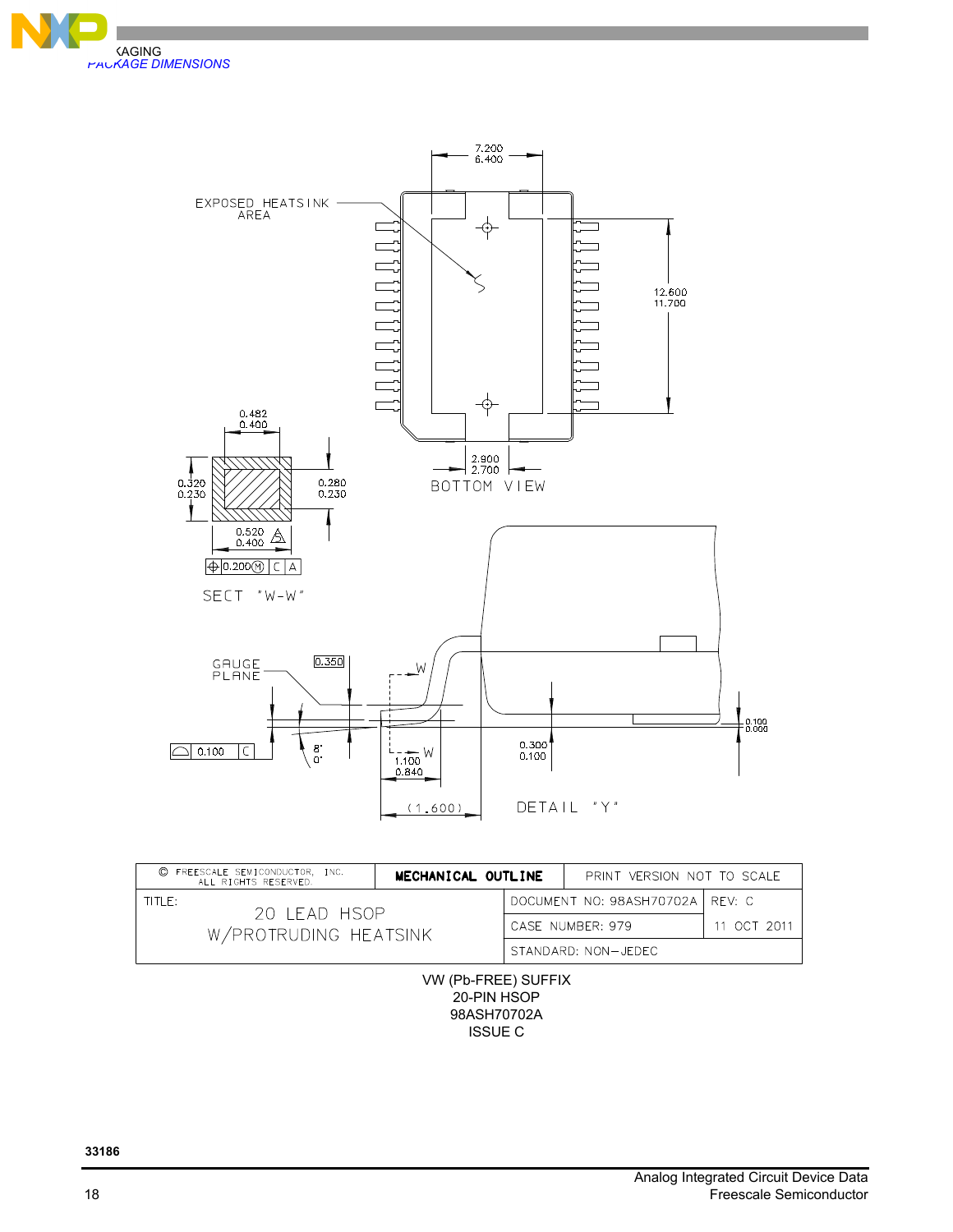

NOTES:

1. CONTROLLING DIMENSION: MILLIMETER.

- 2. DIMENSIONS AND TOLERANCES PER ASME Y14.5M-1994.
- 3. DATUM PLANE H IS LOCATED AT BOTTOM OF THE LEAD AND IS COINCIDENT WITH THE LEAD WHERE THE LEAD EXITS THE PLASTIC BODY AT THE BOTTOM OF THE PARTING LINE.

 $4\sqrt{4}$  this dimension does not include mold protrusion. Allowable mold protrusion is 0.150 PER SIDE. THIS DIMENSION DOES INCLUDE MOLD MISMATCH AND IS DETERMINED AT DATUM H.

 $/$ 5.\dimension does not include dambar protrusion. Allowable dambar protrusion is 0.127 TOTAL IN EXCESS OF THE DIMENSION AT MAXIMUM MATERIAL CONDITION.

6. DATUM A AND B TO BE DETERMINED AT DATUM PLANE H.

DIMENSION DOES NOT INCLUDE TIEBAR PROTRUSIONS. ALLOWABLE TIEBAR PROTRUSIONS ARE 0.150 PER SIDE.

 $\delta$  this dimension does not include mold protrusion. Allowable mold protrusion is 0.250 PER SIDE. THIS DIMENSION DOES INCLUDE MOLD MISMATCH AND IS DETERMINED AT DATUM H.

| FREESCALE SEMICONDUCTOR. INC.<br>ALL RIGHTS RESERVED. | MECHANICAL OUTLINE |  | PRINT VERSION NOT TO SCALE        |             |
|-------------------------------------------------------|--------------------|--|-----------------------------------|-------------|
| TITI E:<br>20 LEAD HSOP                               |                    |  | DOCUMENT NO: 98ASH70702A   REV: C |             |
| W/PROTRUDING HEATSINK                                 |                    |  | CASE NUMBER: 979                  | 11 OCT 2011 |
|                                                       |                    |  | STANDARD: NON JEDEC               |             |

VW (Pb-FREE) SUFFIX 20-PIN HSOP 98ASH70702A ISSUE C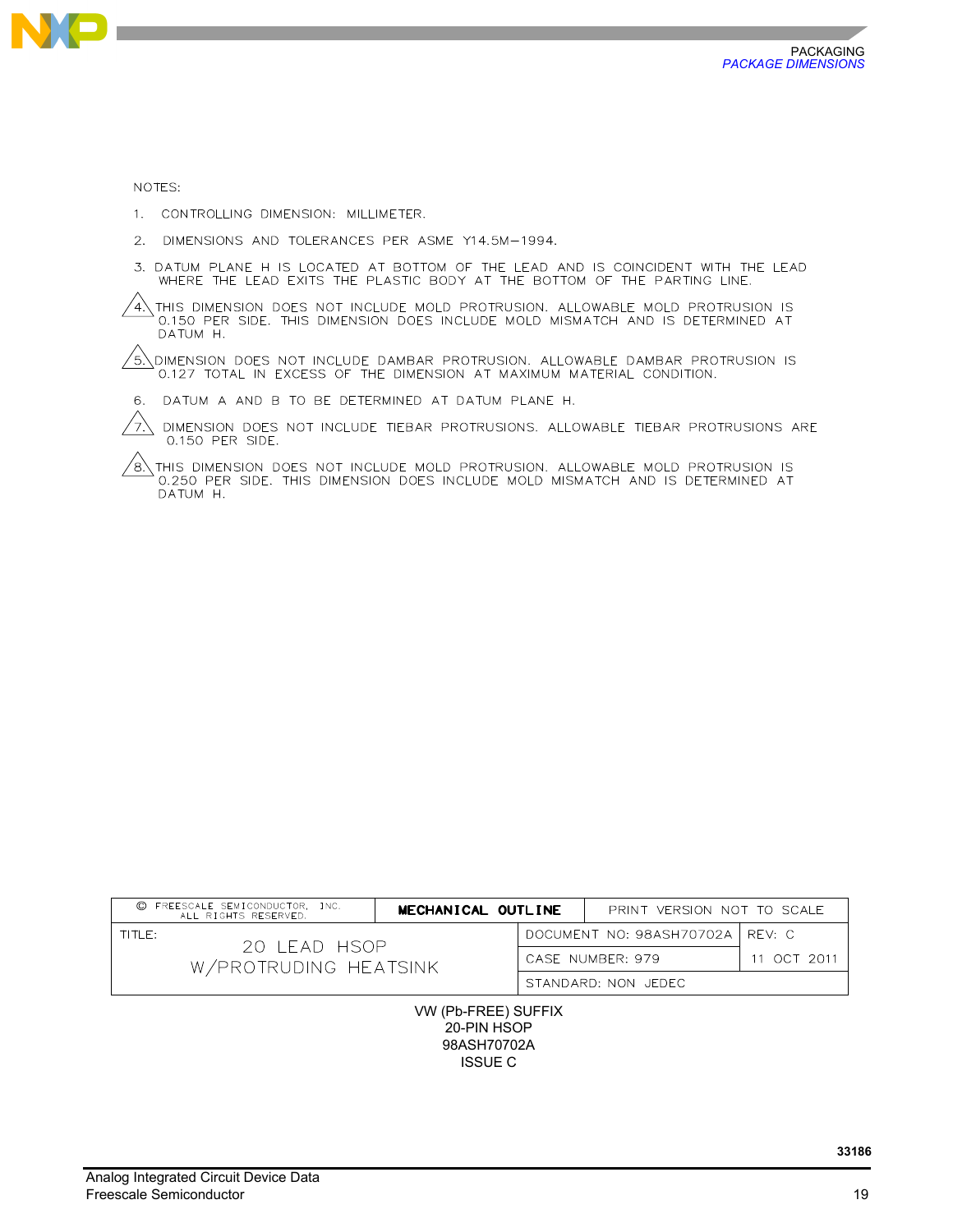



Standards

#### **Table 6. Thermal Performance Comparison**

| <b>Thermal Resistance</b>  | [ $\degree$ C/W] |
|----------------------------|------------------|
| $R_{\theta JA}$ (1), (2)   | 29               |
| $R_{\theta$ JB $(2), (3)$  | 9.0              |
| $R_{\theta JA}$ (1), (4)   | 69               |
| $R_{\theta \text{JC}}$ (5) | 2.0              |

Notes:

- <span id="page-19-0"></span>1. Per JEDEC JESD51-2 at natural convection, still air condition.
- <span id="page-19-1"></span>2. 2s2p thermal test board per JEDEC JESD51-5 and JESD51-7.
- <span id="page-19-2"></span>3. Per JEDEC JESD51-8, with the board temperature on the center trace near the center lead.
- <span id="page-19-3"></span>4. Single layer thermal test board per JEDEC JESD51-3 and JESD51-5.
- <span id="page-19-4"></span>5. Thermal resistance between the die junction and the exposed pad surface; cold plate attached to the package bottom side, remaining surfaces insulated.



#### **Figure 28. Thermal Land Pattern for Direct Thermal Attachment According to JESD51-5**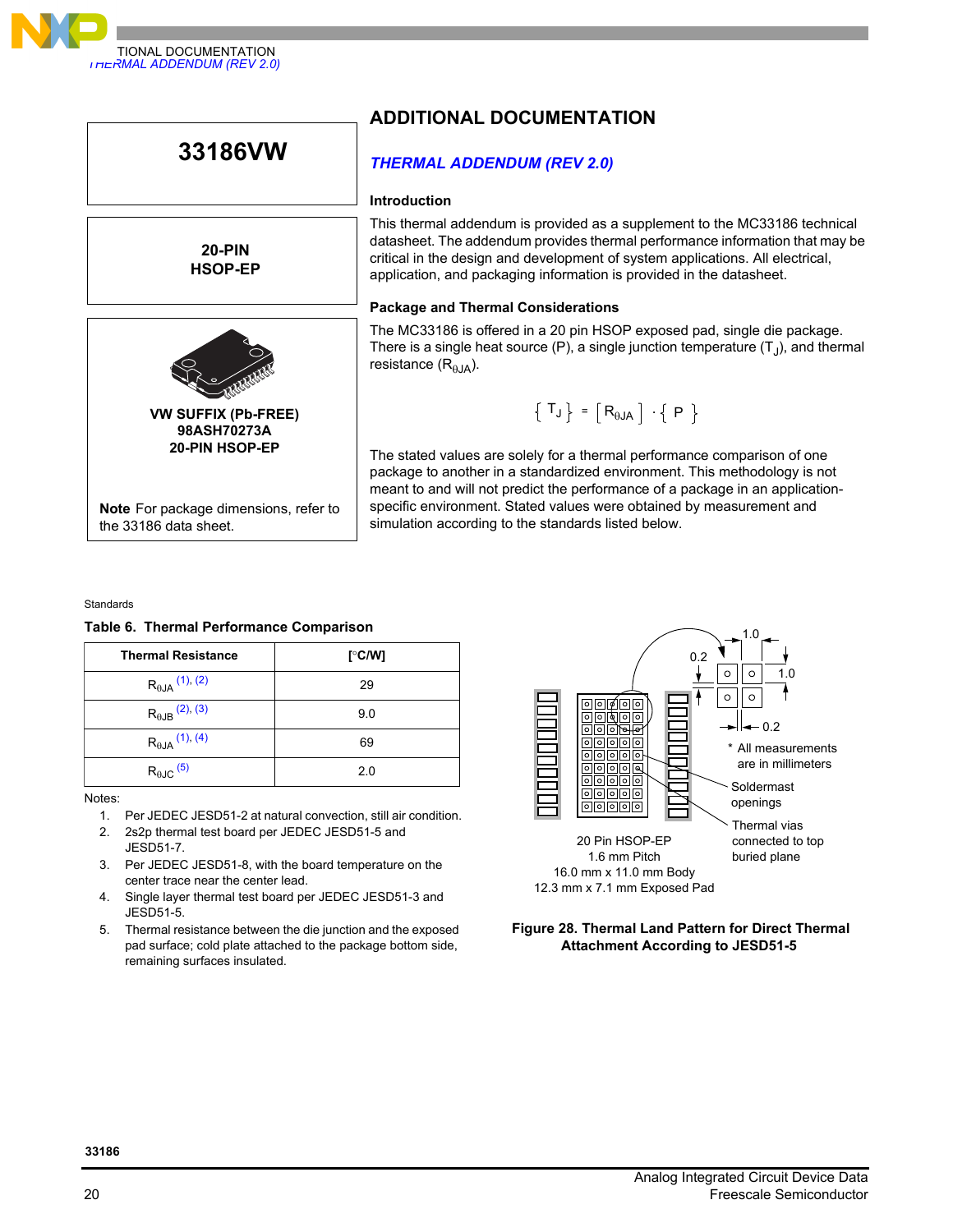





| Material:                  | Single layer printed circuit board<br>FR4, 1.6 mm thickness<br>Cu traces, 0.07 mm thickness |
|----------------------------|---------------------------------------------------------------------------------------------|
| Outline:                   | 80 mm x 100 mm board area.<br>including edge connector for<br>thermal testing               |
| Area $A^T$                 | Cu heat-spreading areas on board<br>surface                                                 |
| <b>Ambient Conditions:</b> | Natural convection, still air                                                               |

# **Device on Thermal Test Board Table 7. Thermal Resistance Performance**

| A $\text{[mm}^2$ ] | $R_{\theta$ JA [ $^{\circ}$ C/W] |
|--------------------|----------------------------------|
|                    | 70                               |
| 300                | 49                               |
| 600                | 47                               |

 $R<sub>0JA</sub>$  is the thermal resistance between die junction and ambient air.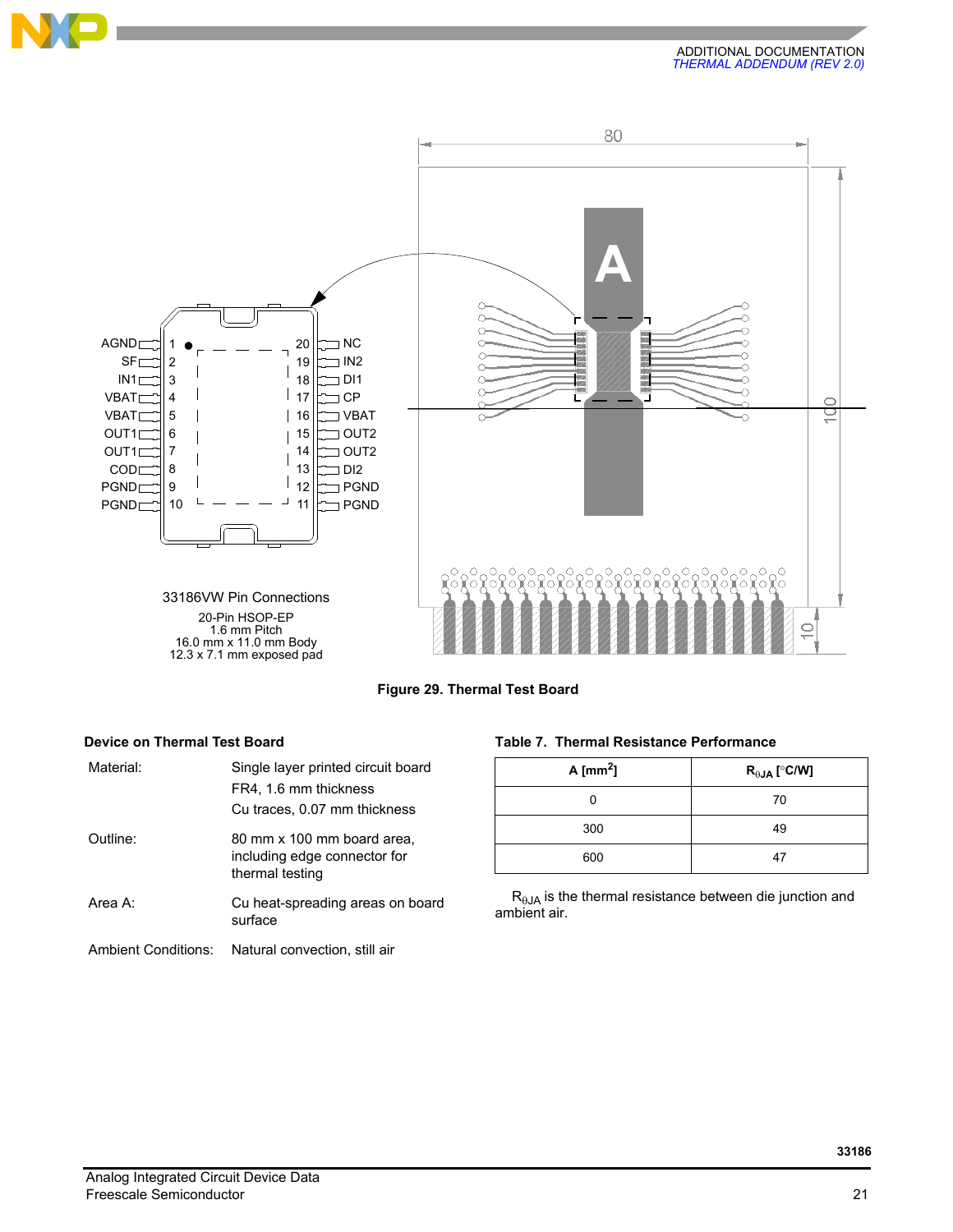



 **Figure 30. Device on Thermal Test Board RJA**



 **Figure 31. Transient Thermal Resistance RJA 1 W Step Response, Device on Thermal Test Board Area A = 600 (mm2**)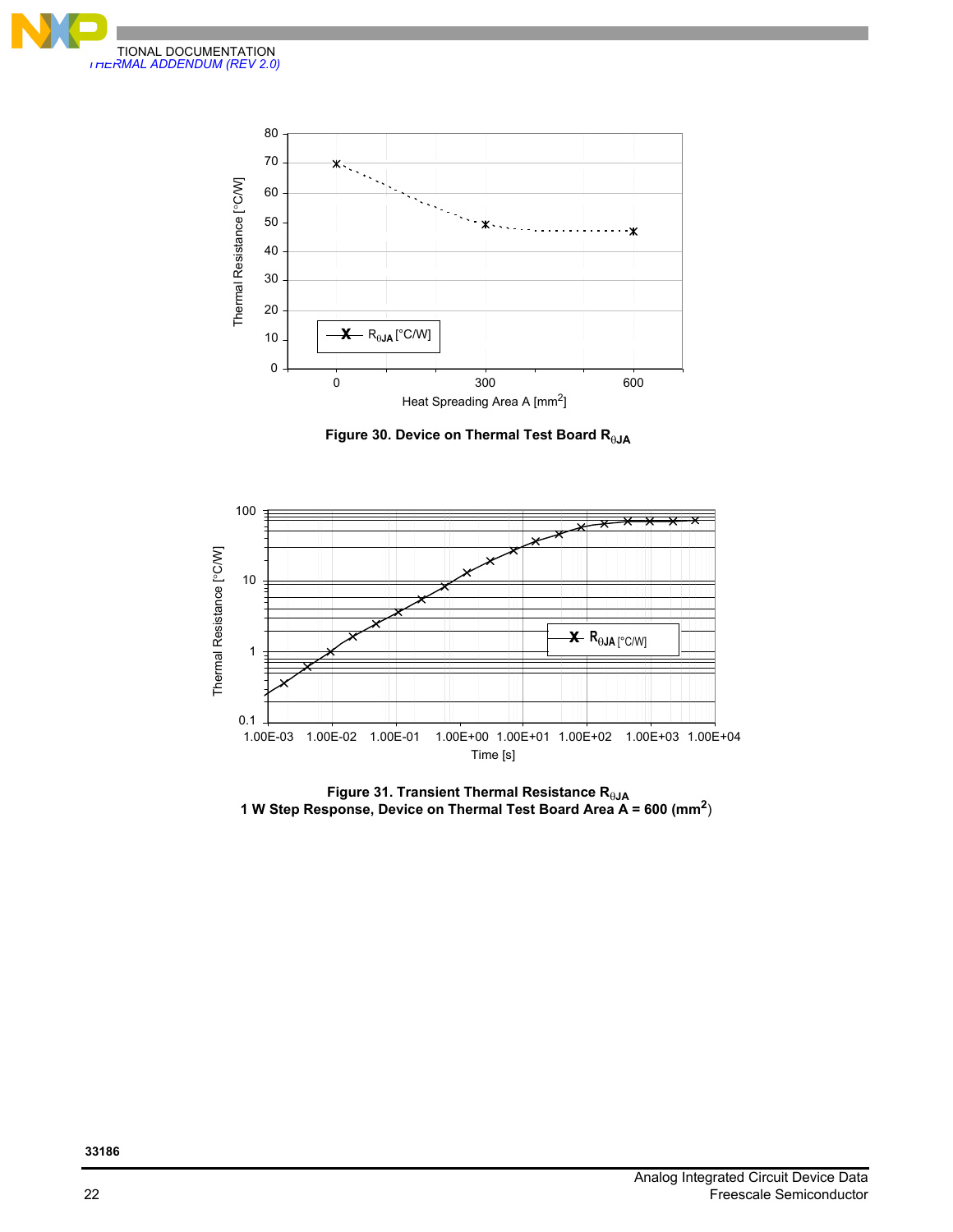

# **REVISION HISTORY**

| <b>REVISION</b> | <b>DATE</b> | <b>DESCRIPTION OF CHANGES</b>                                                                                                                                                                                                                                                                                                                                                                                                                          |
|-----------------|-------------|--------------------------------------------------------------------------------------------------------------------------------------------------------------------------------------------------------------------------------------------------------------------------------------------------------------------------------------------------------------------------------------------------------------------------------------------------------|
| 5.0             | 5/2006      | Implemented Revision History page<br>Added Lead Free (Pb-Free) Part Number MC33186VW1                                                                                                                                                                                                                                                                                                                                                                  |
| 6.0             | 10/2006     | Updated data sheet formal<br>Removed Peak Package Reflow Temperature During Reflow (solder reflow) parameter from<br>MAXIMUM RATINGS on page 5. Added note with instructions to obtain this information from<br>www.freescale.com.                                                                                                                                                                                                                     |
| 7.0             | 10/2011     | Updated Package Dimensions according to the latest Freescale package specification<br>98ASH70702A C<br>Updated to the current Freescale form and style.                                                                                                                                                                                                                                                                                                |
| 8.0             | 4/2013      | Removed MC33186DH1 and MC33186VW1 from the ordering information and added<br>MC33186HVW1 and MC33186HVW2 to the ordering information<br>Added the sentence "A $V_{BAT}$ filter capacitor, minimum value 47 µF, should always be employed to<br>prevent IC damage from switching transients." for pins 4,5, and 16 in Table 1<br>Revised back page. Updated document properties. Added SMARTMOS sentence to first<br>paragraph. Updated form and style. |